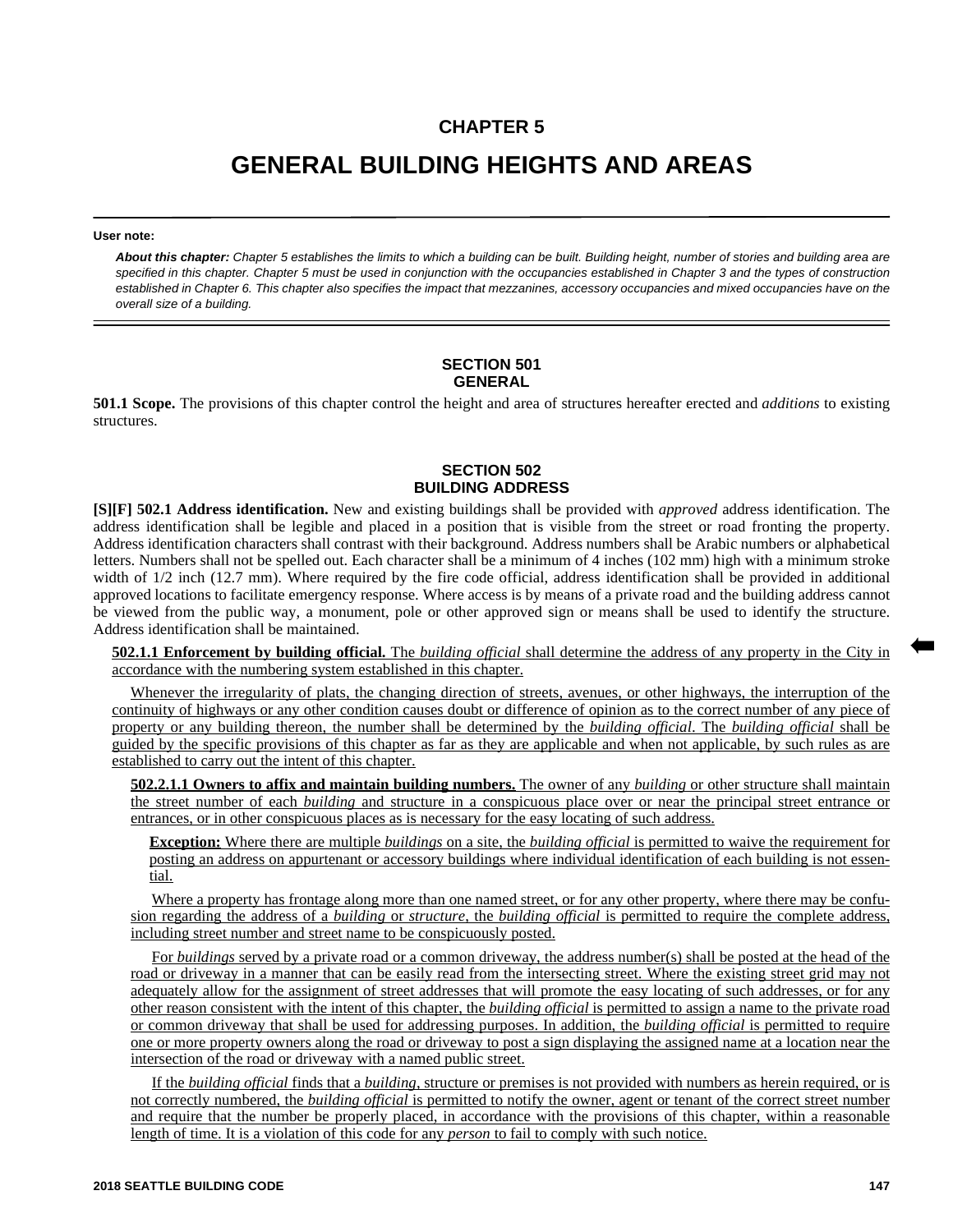**502.1.2 Numbering system prescribed.** The numerical designation of all doorways and entrances to buildings and lots fronting upon the named right-of-ways of the City are established in accordance with the following system:

Except where otherwise specified, 100 numbers are allotted to each block, provided that where a named right-of-way intervenes between consecutively numbered right-of-ways, 50 numbers shall be allotted for each block. One whole number is allotted to each 20 feet (6096 mm) of frontage in each block; even numbers shall be used on the northerly side of named rightof-ways extending in an easterly and westerly direction and on the easterly side of named right-of-ways extending in a northerly and southerly direction. Odd numbers shall be used on the southerly side of named right-of-ways extending in an easterly and westerly direction and on the westerly side of named right-of-ways extending in a northerly and southerly direction.

In the case of irregular named right-of-ways, the frontages shall be numbered as near as may be according to the uniform series of block numbers with which they most nearly correspond.

#### **502.1.3 Numbering of buildings**

**502.1.3.1 Numbering of buildings downtown.** Between Yesler Way and Denny Way all frontages upon named right-ofways extending in a northerly and southerly direction and lying west of Broadway, East Union Street, Minor Avenue and Melrose Avenue shall be numbered as follows:

Yesler Way to Fir Street number 100 and upwards, Fir Street to Spruce Street number 150 and upwards, Spruce Street to Alder Street number 200 and upwards, continuing by consecutive hundreds to Pine Street; Pine Street to Olive Way number 1600 and upwards, Olive Way to Howell Street number 1700 and upwards, Howell Street to Stewart Street number 1800 and upwards, Stewart Street to Virginia Street number 1900 and upwards, continuing by consecutive hundreds to Denny Way.

Between East Yesler Way and East Denny Way all frontages upon named right-of-ways extending in a northerly and southerly direction and lying east of Broadway, East Union Street, Minor Avenue and Melrose Avenue shall be numbered as follows:

East Yesler Way to East Fir Street number 100 and upwards, East Fir Street to East Spruce Street number 150 and upwards, East Spruce Street to East Alder Street number 200 and upwards, continuing by consecutive hundreds to East Marion Street; East Marion Street to East Spring Street number 900 and upwards, East Spring Street to East Union Street number 1100 and upwards, East Union Street to East Pike Street number 1400 and upwards, continuing by consecutive hundreds to East Denny Way.

Between East Yesler Way and East Denny Way all frontages upon named right-of-ways extending in an easterly and westerly direction and lying west of Broadway, East Union Street, Minor Avenue and Melrose Avenue shall be numbered as follows:

Southwesterly from Elliott Avenue, or Alaskan Way if south of Lenora Street, number 51 and downwards; Elliott Avenue (or Alaskan Way) to Western Avenue number 52 and upwards; Western Avenue to First Avenue number 76 and upwards; First Avenue to Second Avenue number 100 and upwards, continuing northeasterly to Broadway, East Union Street, Minor Avenue, or Melrose Avenue by consecutive hundreds.

Between East Yesler Way and East Denny Way all frontages upon named right-of-ways extending in an easterly and westerly direction and lying east of Broadway, East Union Street, Minor Avenue and Melrose Avenue shall be numbered as follows:

Melrose Avenue to Bellevue Avenue number 300 and upwards, Bellevue Avenue to Summit Avenue number 400 and upwards, continuing by consecutive hundreds to Broadway.

Broadway to Tenth Avenue number 900 and upwards, Tenth Avenue to Eleventh Avenue number 1000 and upwards, continuing by consecutive hundreds corresponding with the numbered series of avenues eastward to Lake Washington.

On East Olive Way eastward from Melrose Avenue, the street numbers shall run upwards consecutively, eastward from the existing street numbers that are west of the Melrose Avenue intersection.

**502.1.3.2 Numbering of buildings south of downtown and east of the East Waterway.** South of Yesler Way the frontages upon the named right-of-ways extending in a northerly and southerly direction shall be numbered as follows:

Yesler Way (or East Yesler Way) to South Washington Street number 100 and upwards, South Washington Street to South Main Street number 200 and upwards, South Main Street to South Jackson Street number 300 and upwards, South Jackson Street to South King Street number 400 and upwards, continuing by consecutive hundreds to South Barton Place, with blocks and streets on Rainier Avenue South being taken as the controlling series.

South of South Barton Place, 51st Avenue South shall be taken as the controlling series to the southern City limits.

On Second Avenue Extension South from Fourth Avenue South to Yesler Way, the frontages shall be numbered as follows: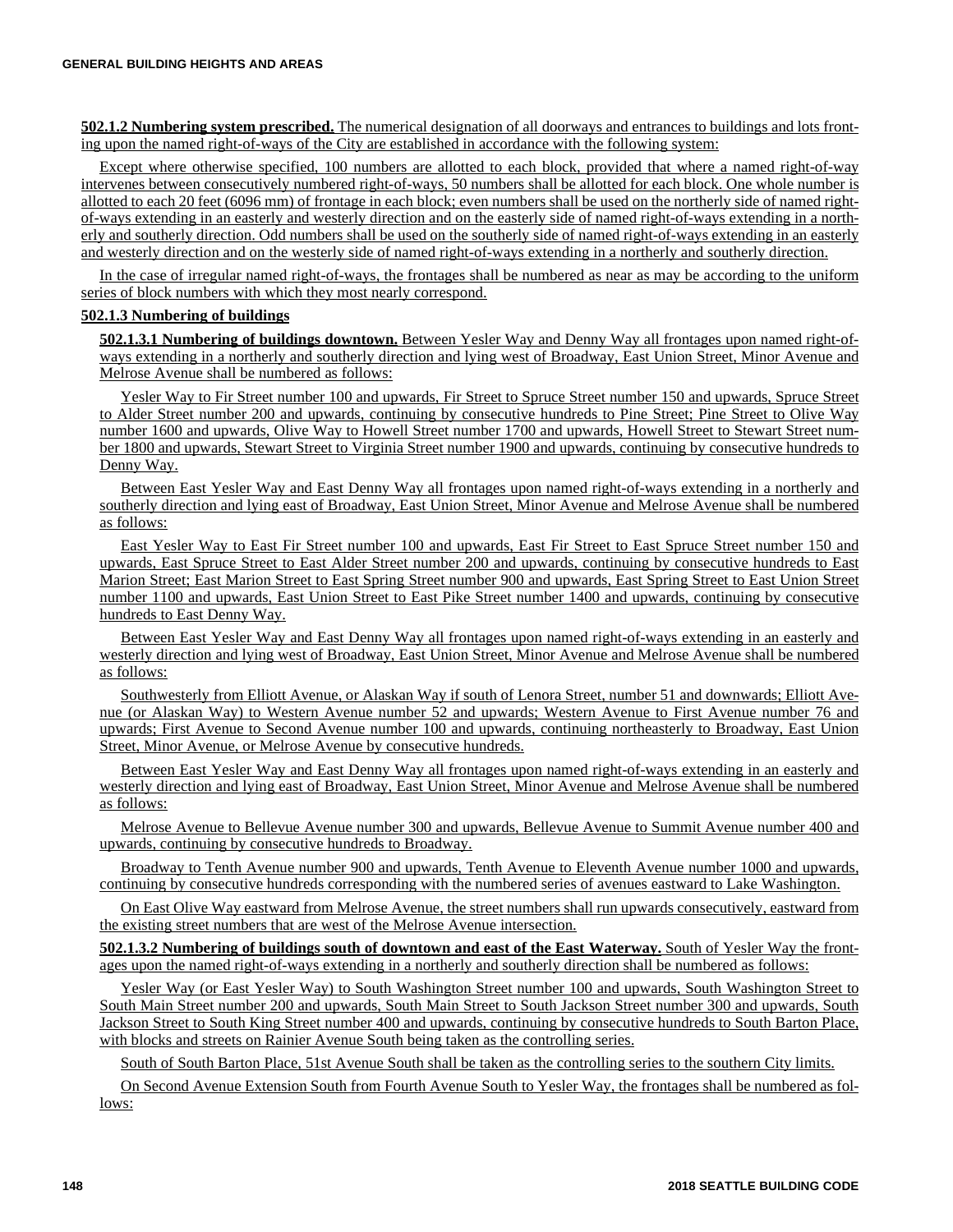From Fourth Avenue South to South Jackson Street number 100 and upwards, South Jackson Street to South Main Street number 200 and upwards, South Main Street to South Washington Street number 300 and upwards, South Washington Street to Yesler Way number 400 and upwards.

South of Yesler Way the frontages upon named right-of-ways extending in an easterly and westerly direction shall be numbered as follows:

Westward from First Avenue South to the Harbor Line or East Waterway number 99 and downwards, First Avenue South to Occidental Avenue South number 100 and upwards, Occidental Avenue South to Second Avenue South number 150 and upwards, Second Avenue South to Third Avenue South number 200 and upwards, continuing by consecutive hundreds to Sixth Avenue South; Sixth Avenue South to Maynard Avenue South number 600 and upwards, Maynard Avenue South to Seventh Avenue South number 650 and upwards, Seventh Avenue South to Eighth Avenue South (or Airport Way south of South Hinds Street) number 700 and upwards, Eighth Avenue South (or Airport Way south of South Hinds Street) to Airport Way South (or Ninth Avenue South of South Hinds Street) number 800 and upwards, Airport Way South (or Ninth Avenue South of South Hinds Street) to Interstate Highway 5 number 900 and upwards, continuing eastward by consecutive hundreds corresponding with the numbered series of avenues to Lake Washington.

**502.1.3.3 Numbering of buildings between downtown and the Lake Washington Ship Canal.** North of Denny Way, East Denny Way, and East Howell Street east of Madrona Drive the frontages upon the named right-of-ways extending in a northerly and southerly direction shall be numbered as follows:

Denny Way (and East or West Denny Way) to John Street (and East or West John Street) number 100 and upwards, continuing by consecutive hundreds, the blocks and streets on Queen Anne Avenue North being taken as a controlling series for numbering purposes west of Fairview Avenue North (or Fairview Avenue East) and south of Bertona Street (or West Bertona Street); 36th Avenue West being taken as the controlling series for numbering purposes west of Fairview Ave North (or Fairview Ave East) and north of Bertona Street (or West Bertona Street); Tenth Avenue East being taken as the controlling series for numbering purposes east of Fairview Avenue North (or Fairview Avenue East).

Between Queen Anne Avenue North and Eastlake Avenue East (East Galer being the northeast boundary of this subsection) the frontages on the named right-of-ways extending in an easterly and westerly direction shall be numbered as follows:

Queen Anne Avenue North to First Avenue North number 1 and upwards, First Avenue North to Warren Avenue North number 100 and upwards, Warren Avenue North to Second Avenue North number 150 and upwards, Second Avenue North to Third Avenue North number 200 and upwards, continuing by consecutive hundreds corresponding to the numbered series of avenues with half hundreds in the case of Nob Hill, Taylor, Bigelow, Mayfair, and Dexter Avenues North, to Ninth Avenue North; Ninth Avenue North to Westlake Avenue North number 900 and upwards, Westlake Avenue North to Terry Avenue North number 950 and upwards, Terry Avenue North to Boren Avenue North number 1000 and upwards, Boren Avenue North to Fairview Avenue North number 1100 and upwards, Fairview Avenue North to Minor Avenue North number 1150 and upwards, Minor Avenue North to Pontius Avenue North number 1200 and upwards, Pontius Avenue North to Yale Avenue North number 1250 and upwards, Yale Avenue North to Eastlake Avenue East number 1300 and upwards.

East of Eastlake Avenue East (or Fairview Avenue East north of East Galer Street) and North of East Denny Way the frontages upon the named east-west right-of-ways extending in an easterly and westerly direction shall be numbered as follows:

Eastlake Avenue East to Melrose Avenue East number 200 and upwards continuing by consecutive hundreds eastward to Broadway East; Broadway East to Tenth Avenue East number 900 and upwards, Tenth Avenue East to Federal Avenue East number 1000 and upwards, Federal Avenue East to Eleventh Avenue East number 1050 and upwards, Eleventh Avenue East to Twelfth Avenue East number 1100 and upwards, continuing by consecutive hundreds eastward to Lake Washington.

West of Queen Anne Avenue North the frontages upon named east-west right-of-ways extending in an easterly and westerly direction shall be numbered westward as follows:

Queen Anne Avenue North to First Avenue West number 1 and upwards, First Avenue West to Second Avenue West number 100 and upwards, continuing by consecutive hundreds westward.

**502.1.3.4 Numbering of buildings north of the Lake Washington Ship Canal.** The plan for the numbering of frontages upon the various named right-of-ways in that portion of the City of Seattle lying north of the Lake Washington Ship Canal is established as follows:

The frontages upon the named right-of-ways extending in a northerly and southerly direction shall be numbered in accordance with the designations of the intersecting numbered streets as follows: northward from the State Harbor Line, number 2900 and upwards.

The frontages upon the named right-of-ways extending in an easterly and westerly direction shall be numbered as follows: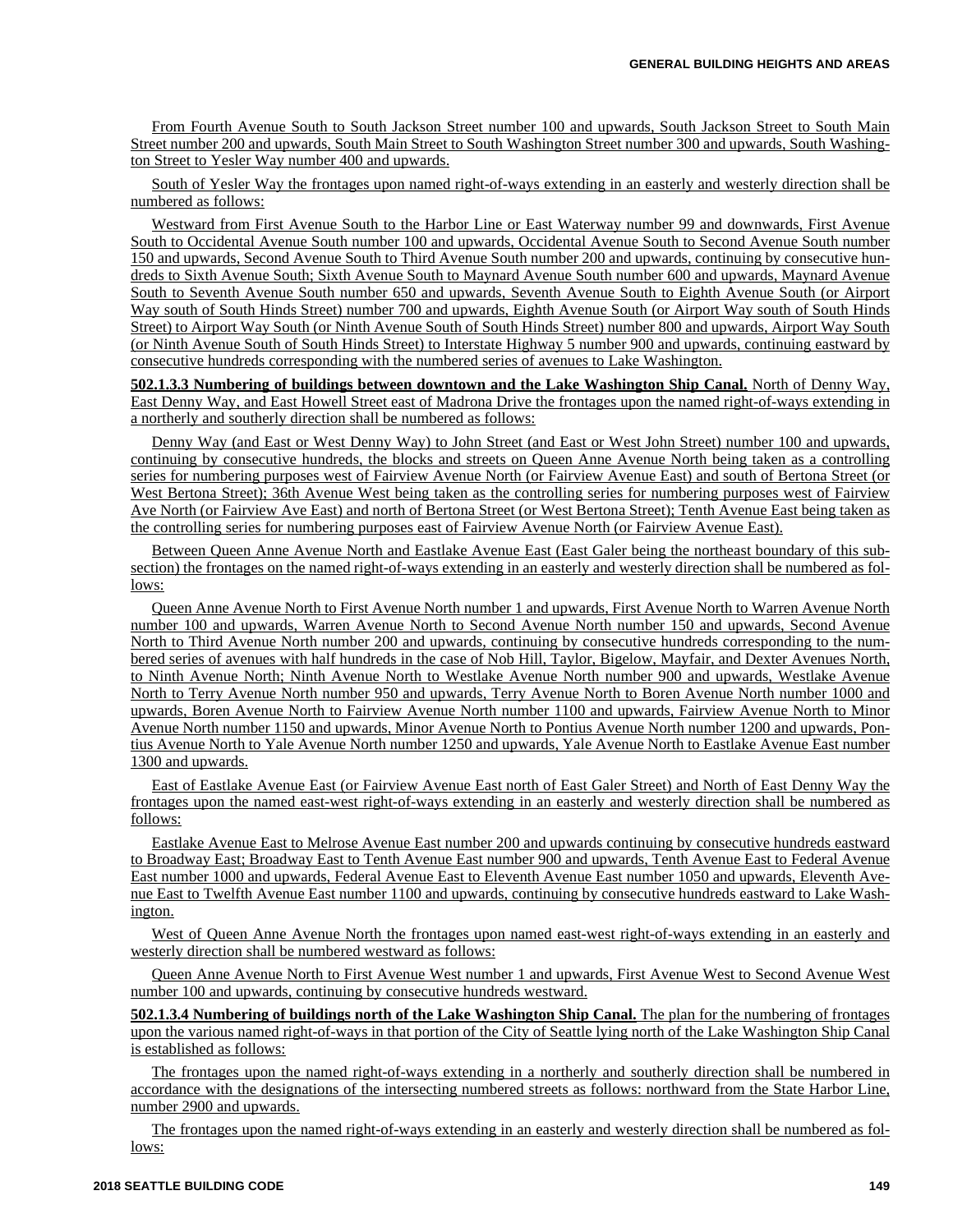West from First Avenue Northwest, commencing with 100, and continuing west in correspondence with the numbers of the avenues to Puget Sound.

East from First Avenue Northwest, commencing with 100 and continuing as follows: East from Palatine Avenue North, 200 and upwards; from Greenwood Avenue North, 300 and upwards; from Phinney Avenue North, 400 and upwards; from Francis Avenue North, 450 and upwards; from Dayton Avenue North, 500 and upwards; from Evanston Avenue North, 600 and upwards; from Fremont Avenue North, 700 and upwards; from North Park Avenue North, 800 and upwards; from Linden Avenue North, 900 and upwards (800 and upwards south of North 65th Street); from Aurora Avenue North, 900 and upwards (1100 and upwards north of North 65th Street); from Winslow Place North, 950 and upwards; from Whitman Avenue North 1000 and upwards; from Albion Place North, 1050 and upwards; from Woodland Park Avenue North, 1100 and upwards; from Nesbit Avenue North, 1150 and upwards; from Midvale Avenue North, 1200 and upwards; from Lenora Place North, 1250 and upwards; from Stone Avenue North (Stone Way North south of North 46th Street), 1300 and upwards; from Interlake Avenue North, 1400 and upwards; from Ashworth Avenue North, l500 and upwards; from Carr Place North, 1550 and upwards; from Woodlawn Avenue North, 1600 and upwards, from Densmore Avenue North, 1700 and upwards; from Caroline Avenue North and Courtland Place North, 1750 and upwards; from Wallingford Avenue North, 1800 and upwards; from Burke Avenue North and Canfield Place North, 1900 and upwards; From Stroud Avenue North and Wayne Place North, 2000 and upwards; from Meridian Avenue North, 2100 and upwards; from Bagley Avenue North, 2200 and upwards; from Corliss Avenue North, 2300 and upwards; from Sunnyside Avenue North, 2400 and upwards; and from Eastern Avenue North, 2500 and upwards.

East from First Avenue Northeast, commencing with 100, and continuing east in correspondence with the numbered avenues to Lake Washington.

**502.1.3.5 Numbering buildings on Harbor Island.** The frontages upon named right-of-ways extending in a northerly and southerly direction shall be numbered as follows:

Southwest Massachusetts Street to Southwest Florida Street, number 1700 and upwards; Southwest Florida Street to Southwest Lander Street, number 2500 and upwards; Southwest Lander Street to Southwest Hanford Street, number 2700 and upwards; Southwest Hanford Street to Southwest Spokane Street, number 3200 and upwards.

The frontages upon named right-of-ways extending in an easterly and westerly direction shall be numbered as follows:

The East Waterway to 11th Avenue Southwest, number 900 and upwards; 11th Avenue Southwest to 13th Avenue Southwest, number 1100 and upwards; 13th Avenue Southwest to 16th Avenue Southwest, number 1300 and upwards; 16th Avenue Southwest to the West Waterway, number 1600 and upwards.

**502.1.3.6 Numbering buildings west of the West Waterway and the Duwamish Waterway.** The frontages upon named right-of-ways extending in a northerly and southerly direction, shall be numbered as follows:

North of Southwest Andover Street, commencing with 3800 and continuing north to the Duwamish Head by consecutive hundreds, the blocks and streets on California Avenue Southwest being taken as the controlling series for numbering purposes.

South of Southwest Andover Street, commencing with 4000 and continuing south to Southwest Roxbury Street by consecutive hundreds, the blocks and streets of California Avenue Southwest being taken as the controlling series for numbering purposes.

South of Southwest Roxbury Street, commencing with 9600 and continuing south to the south City limits by consecutive hundreds, in correspondence with the numbers of the intersecting streets.

The frontages upon named right-of-ways extending in an easterly and westerly direction, shall be numbered as follows:

West of California Avenue Southwest, commencing with 4300 and continuing westward in correspondence with the numbers of the intersecting avenues to Puget Sound.

East of California Avenue Southwest, commencing with 4200 and continuing eastward in correspondence with the numbers of the intersecting avenues to the Duwamish Waterway.

## **SECTION 503 GENERAL BUILDING HEIGHT AND AREA LIMITATIONS**

**503.1 General.** Unless otherwise specifically modified in Chapter 4 and this chapter, *building height,* number of *stories* and *building area* shall not exceed the limits specified in Sections 504 and 506 based on the type of construction as determined by Section 602 and the occupancies as determined by Section 302 except as modified hereafter. *Building height*, number of *stories* and *building* area provisions shall be applied independently. For the purposes of determining area limitations, height limitations and type of construction, each portion of a building separated by one or more *fire walls* complying with Section 706 shall be considered to be a separate building.

**503.1.1 Special industrial occupancies.** Buildings and structures designed to house special industrial processes that require large areas and unusual *building heights* to accommodate craneways or special machinery and equipment, including, among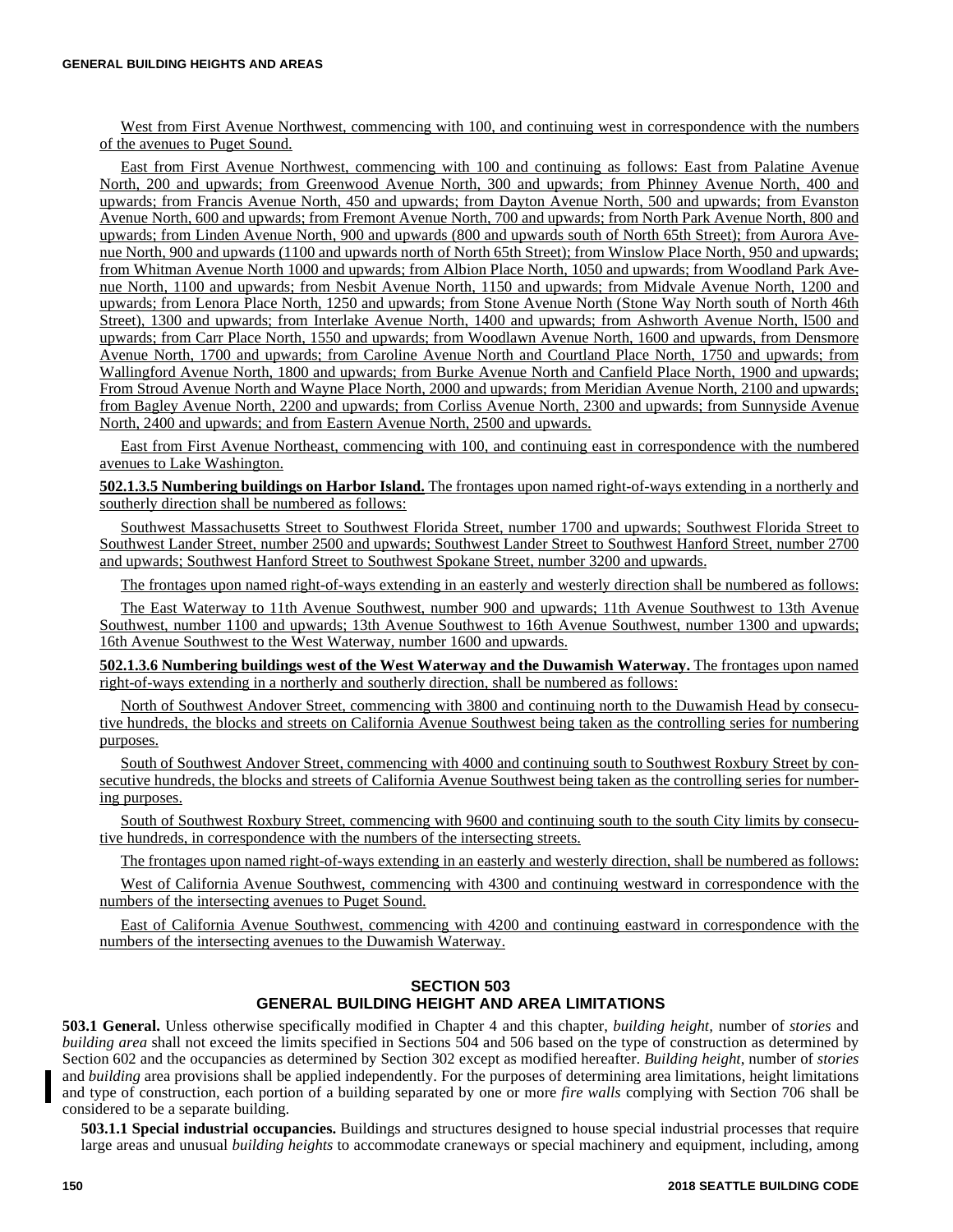others, rolling mills; structural metal fabrication shops and foundries; or the production and distribution of electric, gas or steam power, shall be exempt from the *building height*, number of *stories* and *building area* limitations specified in Sections 504 and 506.

**503.1.2 Buildings on same lot.** Two or more buildings on the same lot shall be regulated as separate buildings or shall be considered as portions of one building where the *building height*, number of *stories* of each building and the aggregate *building area* of the buildings are within the limitations specified in Sections 504 and 506. The provisions of this code applicable to the aggregate building shall be applicable to each *building*.

**503.1.3 Type I construction.** Buildings of Type I construction permitted to be of unlimited tabular *building heights and areas* are not subject to the special requirements that allow unlimited area buildings in Section 507 or unlimited *building height* in Sections 503.1.1 and 504.3 or increased *building heights and areas* for other types of construction.

**[W] 503.1.4 Occupied roofs.** A roof level or portion thereof shall be permitted to be used as an occupied roof provided the occupancy of the roof is an occupancy that is permitted by Table 504.4 for the story immediately below the roof. The area of the occupied roofs shall not be included in the building area as regulated by Section 506.

#### **Exceptions:**

- 1. The occupancy located on an occupied roof shall not be limited to the occupancies allowed on the *story* immediately below the roof where the building is equipped throughout with an *automatic sprinkler system* in accordance with Section 903.3.1.1 or 903.3.1.2 and occupant notification in accordance with Section 907.5 is provided in the area of the occupied roof. Emergency voice/alarm communication system notification per Section 907.5.2.2 shall also be provided in the area of the occupied roof where such system is required elsewhere in the building.
- 2. Assembly occupancies shall be permitted on roofs of open parking garages of Type I or Type II construction, in accordance with the exception to Section 903.2.1.6.

**[S] 503.1.4.1 ((Enclosures over)) Enclosure of occupied roof areas.** Elements or structures enclosing the occupied roof areas shall not extend more than 48 inches (1220 mm) above the surface of the occupied roof.

**Exception:** Penthouses constructed in accordance with Section 1510.2 and towers, domes, spires and cupolas constructed in accordance with Section 1510.5.

#### **SECTION 504 BUILDING HEIGHT AND NUMBER OF STORIES**

**504.1 General.** The height, in feet, and the number of *stories* of a building shall be determined based on the type of construction, occupancy classification and whether there is an *automatic sprinkler system* installed throughout the building.

**Exception:** The *building height* of one-*story* aircraft hangars, aircraft paint hangars and buildings used for the manufacturing of aircraft shall not be limited where the building is provided with an *automatic sprinkler system* or *automatic fire-extinguishing system* in accordance with Chapter 9 and is entirely surrounded by *public ways* or *yards* not less in width than one and one-half times the *building height*.

**504.1.1 Unlimited area buildings.** The height of unlimited area buildings shall be designed in accordance with Section 507.

**504.1.2 Special provisions.** The special provisions of Section 510 permit the use of special conditions that are exempt from, or modify, the specific requirements of this chapter regarding the allowable heights of buildings based on the occupancy classification and type of construction, provided the special condition complies with the provisions specified in Section 510.

**504.2 Mixed occupancy.** In a building containing mixed occupancies in accordance with Section 508, no individual occupancy shall exceed the height and number of *story* limits specified in this section for the applicable occupancies.

**504.3 Height in feet.** The maximum height, in feet, of a building shall not exceed the limits specified in Table 504.3.

**Exception:** Towers, spires, steeples and other rooftop structures shall be constructed of materials consistent with the required type of construction of the building except where other construction is permitted by Section 1510.2.4. Such structures shall not be used for habitation or storage. The structures shall be unlimited in height where of noncombustible materials and shall not extend more than 20 feet (6096 mm) above the allowable building height where of combustible materials (see Chapter 15 for additional requirements).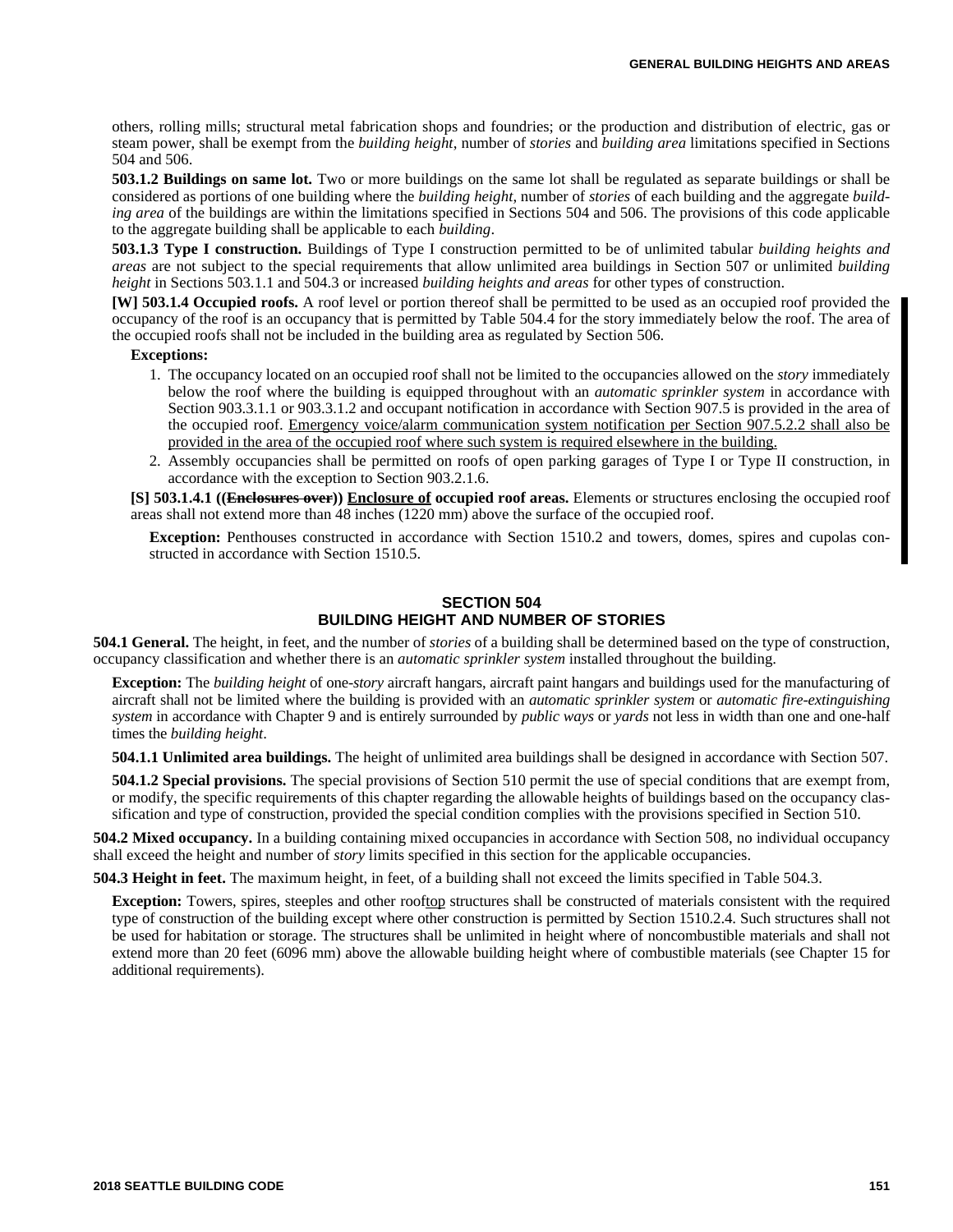|                                 |                      |    |               |    |                | <b>TYPE OF CONSTRUCTION</b> |    |             |               |    |    |    |    |
|---------------------------------|----------------------|----|---------------|----|----------------|-----------------------------|----|-------------|---------------|----|----|----|----|
| <b>OCCUPANCY CLASSIFICATION</b> | <b>SEE FOOTNOTES</b> |    | <b>TYPE I</b> |    | <b>TYPE II</b> | <b>TYPE III</b>             |    |             | <b>TYPE V</b> |    |    |    |    |
|                                 |                      |    | в             | Α  | в              | A                           | в  | Δ           | В             | c  | HТ | Α  | в  |
| A, B, E, F, M, S, U             | $NS^b$               | UL | 160           | 65 | 55             | 65                          | 55 | 65          | 65            | 65 | 65 | 50 | 40 |
|                                 | S                    | UL | 180           | 85 | 75             | 85                          | 75 | 270         | 180           | 85 | 85 | 70 | 60 |
| H-1, H-2, H-3, H-5              | $NS^{c, d}$          | UL | 160           | 65 | 55             | 65                          | 55 | 120         | 90            | 65 | 65 | 50 | 40 |
|                                 | S                    |    |               |    |                |                             |    |             |               |    |    |    |    |
| $H-4$                           | $NS^{c, d}$          | UL | 160           | 65 | 55             | 65                          | 55 | 65          | 65            | 65 | 65 | 50 | 40 |
|                                 | S                    | UL | 180           | 85 | 75             | 85                          | 75 | <u> 140</u> | <u>100</u>    | 85 | 85 | 70 | 60 |
| I-1 Condition 1, I-3            | $NS^{d, e}$          | UL | 160           | 65 | 55             | 65                          | 55 | 65          | 65            | 65 | 65 | 50 | 40 |
|                                 | S                    | UL | 180           | 85 | 75             | 85                          | 75 | <u>180</u>  | <u>120</u>    | 85 | 85 | 70 | 60 |
| I-1 Condition 2, I-2            | $NS^{d, e, f}$       | UL | 160           | 65 | 55             | 65                          | 55 | 65          | 65            | 65 | 65 | 50 | 40 |
|                                 | $S^i$                | UL | 180           | 85 |                |                             |    |             |               |    |    |    |    |
| $I-4$                           | $NS^{d, g}$          | UL | 160           | 65 | 55             | 65                          | 55 | 65          | 65            | 65 | 65 | 50 | 40 |
|                                 | S                    | UL | 180           | 85 | 75             | 85                          | 75 | 180         | <u>120</u>    | 85 | 85 | 70 | 60 |
|                                 | NS <sup>d</sup>      | UL | 160           | 65 | 55             | 65                          | 55 | 65          | 65            | 65 | 65 | 50 | 40 |
| $\mathbf{R}^{\text{h}}$         | S13D                 | 60 | 60            | 60 | 60             | 60                          | 60 | 60          | 60            | 60 | 60 | 50 | 40 |
|                                 | S13R                 | 60 | 60            | 60 | 60             | 60                          | 60 | 60          | 60            | 60 | 60 | 60 | 60 |
|                                 | S                    | UL | 180           | 85 | 75             | 85                          | 75 | <u>270</u>  | <u>180</u>    | 85 | 85 | 70 | 60 |

# **[W][S] TABLE 504.3<sup>j</sup> ALLOWABLE BUILDING HEIGHT IN FEET ABOVE GRADE PLANE<sup>a</sup>**

For SI: 1 foot = 304.8 mm.

UL = Unlimited; NS = Buildings not equipped throughout with an automatic sprinkler system; S = Buildings equipped throughout with an automatic sprinkler system installed in accordance with Section 903.3.1.1; S13R = Buildings equipped throughout with an automatic sprinkler system installed in accordance with Section 903.3.1.2; S13D = Buildings equipped throughout with an automatic sprinkler system installed in accordance with Section 903.3.1.3.

a. See Chapters 4 and 5 for specific exceptions to the allowable height in this chapter.

b. See Section 903.2 for the minimum thresholds for protection by an automatic sprinkler system for specific occupancies.

c. New Group H occupancies are required to be protected by an automatic sprinkler system in accordance with Section 903.2.5.

d. The NS value is only for use in evaluation of existing building height in accordance with the *International Existing Building Code*.

e. New Group I-1 and I-3 occupancies are required to be protected by an automatic sprinkler system in accordance with Section 903.2.6. For new Group I-1

- occupancies Condition 1, see Exception 1 of Section 903.2.6.
- f. New and existing Group I-2 occupancies are required to be protected by an automatic sprinkler system in accordance with Section 903.2.6 and Section 1103.5 of the *International Fire Code*.
- g. For new Group I-4 occupancies, see Exceptions 2 and 3 of Section 903.2.6.
- h. New Group R occupancies are required to be protected by an automatic sprinkler system in accordance with Section 903.2.8.
- i. I-1, Condition 2 Assisted living facilities licensed per chapter 388-78A WAC and residential treatment facilities as licensed by Washington State under chapter 246-337 WAC shall be permitted to use the allowable height above grade plane for R-2 occupancies.
- j. A maximum of 12 inches of insulation may be added to the roof of an *existing building* without such additional height contributing to the *building height*.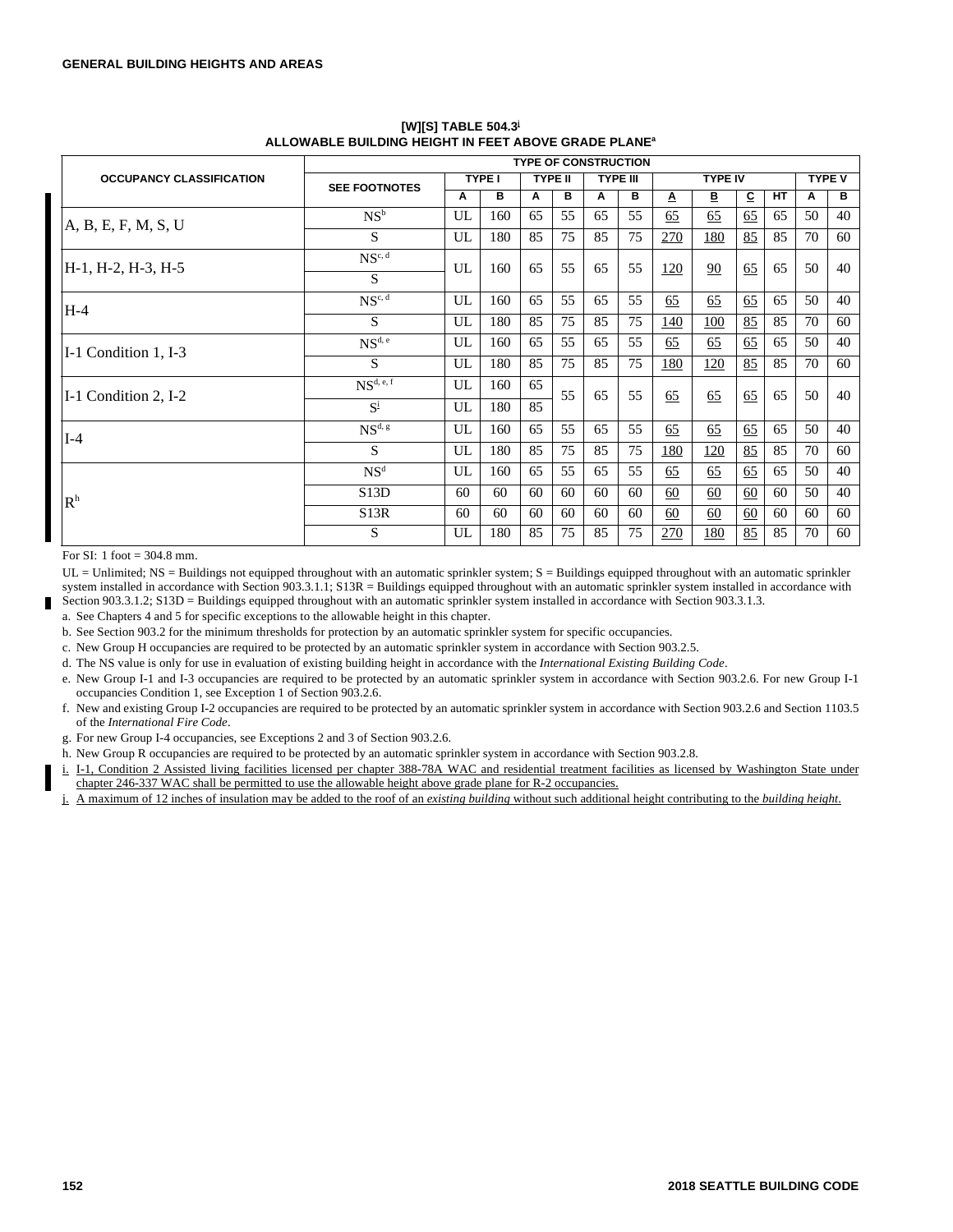**504.4 Number of stories.** The maximum number of *stories* of a building shall not exceed the limits specified in Table 504.4.

|                                 |                          |                |                                   |                | <b>TYPE OF CONSTRUCTION</b> |                |                  |                         |                        |                        |                |                          |                                 |  |
|---------------------------------|--------------------------|----------------|-----------------------------------|----------------|-----------------------------|----------------|------------------|-------------------------|------------------------|------------------------|----------------|--------------------------|---------------------------------|--|
| <b>OCCUPANCY CLASSIFICATION</b> | <b>SEE FOOTNOTES</b>     |                | <b>TYPE I</b>                     |                | <b>TYPE II</b>              |                | <b>TYPE III</b>  |                         |                        | <b>TYPE IV</b>         |                | <b>TYPE V</b>            |                                 |  |
|                                 |                          | Α              | в                                 | Α              | в                           | Α              | в                | $\overline{\mathbf{A}}$ | В                      | $\mathbf{C}$           | HT             | A                        | в                               |  |
| $A-1$                           | <b>NS</b>                | UL             | 5                                 | 3              | $\overline{2}$              | $\overline{3}$ | 2                | $\overline{3}$          | $\overline{3}$         | $\overline{3}$         | 3              | $\overline{c}$           | $\mathbf{1}$                    |  |
|                                 | $\overline{S}$           | UL             | 6                                 | $\overline{4}$ | 3                           | $\overline{4}$ | 3                | $\overline{9}$          | 6                      | $\overline{4}$         | $\overline{4}$ | 3                        | $\overline{c}$                  |  |
| $A-2$                           | <b>NS</b>                | UL             | 11                                | 3              | 2                           | 3              | 2                | $\overline{3}$          | $\overline{3}$         | $\overline{3}$         | 3              | $\overline{2}$           | $\mathbf{1}$                    |  |
|                                 | $\overline{S}$           | UL             | $\overline{12}$                   | $\overline{4}$ | 3                           | $\overline{4}$ | 3                | 18                      | $\overline{12}$        | $\underline{6}$        | $\overline{4}$ | $\overline{3}$           | 2                               |  |
| $A-3$                           | $_{\rm NS}$              | UL             | 11                                | 3              | $\overline{c}$              | 3              | 2                | $\overline{3}$          | $\overline{3}$         | $\overline{3}$         | 3              | $\overline{c}$           | $\mathbf{1}$                    |  |
|                                 | $\overline{S}$           | UL             | 12                                | $\overline{4}$ | $\overline{3}$              | $\overline{4}$ | $\overline{3}$   | $\overline{18}$         | $\overline{12}$        | $\underline{6}$        | $\overline{4}$ | 3                        | $\overline{c}$                  |  |
| $A-4$                           | <b>NS</b>                | UL             | 11                                | 3              | $\overline{2}$              | $\overline{3}$ | 2                | $\overline{3}$          | $\overline{3}$         | $\overline{3}$         | 3              | $\overline{c}$           | $\mathbf{1}$                    |  |
|                                 | $\overline{S}$           | UL             | 12                                | $\overline{4}$ | 3                           | $\overline{4}$ | $\overline{3}$   | $\overline{18}$         | 12                     | $6\overline{6}$        | $\overline{4}$ | 3                        | 2                               |  |
|                                 | <b>NS</b>                | UL             | UL                                | UL             | UL                          | UL             | UL               | $\mathbf 1$             | $\overline{1}$         | $\underline{1}$        | UL             | UL                       | UL                              |  |
| $A-5$                           | $\overline{S}$           | UL             | UL                                | UL             | UL                          | UL             | UL               | UL                      | UL                     | UL                     | UL             | UL                       | UL                              |  |
|                                 | $_{\rm NS}$              | UL             | 11                                | 5              | 3                           | 5              | 3                | $\overline{5}$          | $\overline{5}$         | $\overline{5}$         | 5              | 3                        | 2                               |  |
| $\, {\bf B}$                    | $\overline{S}$           | UL             | 12                                | 6              | $\overline{4}$              | 6              | $\overline{4}$   | $\overline{18}$         | $\overline{12}$        | $\overline{9}$         | 6              | $\overline{4}$           | 3                               |  |
|                                 | <b>NS</b>                | UL             | 5                                 | 3              | $\overline{2}$              | $\overline{3}$ | 2                | $\overline{3}$          | $\overline{3}$         | $\overline{3}$         | 3              | $\mathbf{1}$             | $\mathbf{1}$                    |  |
| $\mathbf E$                     | $\overline{S}$           | UL             | 6                                 | $\overline{4}$ | 3                           | $\overline{4}$ | 3                | $\overline{9}$          | $6\overline{6}$        | $\overline{4}$         | $\overline{4}$ | $\overline{c}$           | 2                               |  |
|                                 | <b>NS</b>                | UL             | 11                                | $\overline{4}$ | 2                           | 3              | 2                | $\overline{3}$          | $\overline{3}$         | $\overline{3}$         | $\overline{4}$ | $\overline{2}$           | $\mathbf{1}$                    |  |
| $F-1$                           | $\overline{\mathbf{S}}$  | UL             | 12                                | 5              | 3                           | $\overline{4}$ | 3                | 10                      | $\overline{1}$         | $\overline{5}$         | 5              | $\overline{3}$           | 2                               |  |
|                                 | $_{\rm NS}$              | UL             | 11                                | 5              | 3                           | $\overline{4}$ | 3                | $\overline{5}$          | $\overline{5}$         | $\overline{5}$         | 5              | 3                        | 2                               |  |
| $F-2$                           | $\overline{S}$           | UL             | 12                                | 6              | $\overline{4}$              | 5              | $\overline{4}$   | $\overline{12}$         | 8                      | $6\overline{6}$        | 6              | $\overline{4}$           | $\overline{3}$                  |  |
|                                 | $NS^{c, d}$              |                |                                   |                |                             |                |                  | $\overline{\text{NP}}$  | $\overline{\text{NP}}$ | $\overline{\text{MP}}$ |                |                          |                                 |  |
| $H-1$                           | ${\bf S}$                | 1              | 1                                 | 1              | 1                           | 1              | 1                |                         |                        |                        | 1              | $\mathbf{1}$             | $\ensuremath{\text{NP}}\xspace$ |  |
|                                 | $NS^{c, d}$              |                |                                   |                |                             |                |                  | $\perp$                 | $\perp$                | $\perp$                |                |                          |                                 |  |
| $H-2$                           |                          | UL             | 3                                 | 2              | 1                           | 2              | 1                | $\overline{1}$          | 1                      | $\overline{1}$         | 2              | $\mathbf{1}$             | $\mathbf{1}$                    |  |
|                                 | ${\bf S}$<br>$NS^{c, d}$ |                |                                   |                |                             |                |                  | $\overline{2}$          | $\overline{2}$         | $\overline{2}$         |                |                          |                                 |  |
| $H-3$                           |                          | UL             | 6                                 | 4              | 2                           | $\overline{4}$ | 2                | $\overline{3}$          | $\overline{3}$         | $\overline{3}$         | $\overline{4}$ | $\overline{c}$           | $\mathbf{1}$                    |  |
|                                 | $\overline{S}$           |                |                                   |                |                             |                |                  | $\overline{4}$          | $\overline{4}$         | $\overline{4}$         |                |                          |                                 |  |
| $H-4$                           | $NS^{c, d}$              | UL             | $7\phantom{.0}$                   | 5              | 3                           | 5              | 3                | $\overline{5}$          | $\overline{5}$         | $\overline{5}$         | 5              | 3                        | 2                               |  |
|                                 | $\overline{S}$           | UL             | 8                                 | 6              | $\overline{4}$              | 6              | $\overline{4}$   | $8\,$                   | $\overline{1}$         | $6\overline{6}$        | 6              | $\overline{4}$           | 3                               |  |
| $H-5$                           | $NS^{c, d}$              | $\overline{4}$ | $\overline{4}$                    | 3              | 3                           | 3              | 3                | $\overline{2}$          | $\overline{2}$         | $\overline{2}$         | 3              | 3                        | 2                               |  |
|                                 | $\overline{S}$           |                |                                   |                |                             |                |                  | $\overline{3}$          | $\overline{3}$         | $\overline{3}$         |                |                          |                                 |  |
| I-1 Condition 1                 | $NS^{d, e}$              | UL             | 9                                 | $\overline{4}$ | 3                           | $\overline{4}$ | 3                | $\overline{4}$          | $\overline{4}$         | $\overline{4}$         | 4              | 3                        | $\overline{c}$                  |  |
|                                 | S                        | UL             | 10                                | 5              | $\overline{4}$              | 5              | $\overline{4}$   | $\overline{10}$         | $\overline{1}$         | $\overline{5}$         | 5              | $\overline{4}$           | 3                               |  |
| I-1 Condition 2                 | $NS^{d,e}$               | UL             | 9                                 | $\overline{4}$ | 3                           | 4              | 3                | $\overline{3}$          | $\overline{3}$         | $\overline{3}$         | 4              | 3                        | 2                               |  |
|                                 | $S^{\frac{1}{2}}$        | ${\rm UL}$     | $\overline{10}$                   | 5              |                             |                |                  | $\overline{10}$         | $\overline{6}$         | $\overline{4}$         |                |                          |                                 |  |
| $I-2$                           | NS <sup>d, f</sup>       | UL             | 4                                 | $\overline{c}$ | 1                           | -1             | NP               | $\underline{\text{NP}}$ | $\mathbf{M}$           | $\overline{\text{MP}}$ | $\mathbf{1}$   | $\mathbf{1}$             | $\ensuremath{\text{NP}}\xspace$ |  |
|                                 | $\overline{S}$           | UL             | 5                                 | $\overline{3}$ |                             |                |                  | $\overline{1}$          | $\overline{5}$         | $\perp$                |                |                          |                                 |  |
| $I-3$                           | NS <sup>d, e</sup>       | ${\rm UL}$     | $\overline{4}$                    | 2              | 1                           | $\overline{c}$ | 1                | $\overline{2}$          | $\overline{2}$         | $\overline{2}$         | 2              | $\overline{c}$           | $\mathbf{1}$                    |  |
|                                 | $\overline{S}$           | UL             | $\overline{5}$                    | $\overline{3}$ | $\overline{2}$              | 3              | $\overline{2}$   | $\overline{1}$          | $\overline{5}$         | $\overline{3}$         | 3              | 3                        | $\overline{2}$                  |  |
|                                 | NS <sup>d, g</sup>       | UL             | 5                                 | 3              | $\overline{2}$              | 3              | 2                | $\overline{3}$          | $\overline{3}$         | $\overline{3}$         | 3              | $\mathbf{1}$             | $\mathbf{1}$                    |  |
| $I-4$                           | ${\bf S}$                | ${\rm UL}$     | 6                                 | 4              | 3                           | 4              | 3                | $\overline{9}$          | 6                      | $\overline{4}$         | $\overline{4}$ | $\overline{c}$           | 2                               |  |
|                                 | <b>NS</b>                | UL             | $\overline{11}$                   | $\overline{4}$ | $\overline{c}$              | $\overline{4}$ | $\boldsymbol{2}$ | $\overline{4}$          | $\overline{4}$         | $\overline{4}$         | $\overline{4}$ | 3                        | $\mathbf{1}$                    |  |
| M                               | $\overline{S}$           | UL             | 12                                | 5              | $\overline{3}$              | 5              | 3                | $\overline{12}$         | $\overline{8}$         | $\underline{6}$        | 5              | $\overline{\mathcal{L}}$ | $\overline{2}$                  |  |
|                                 | NS <sup>d</sup>          | UL             | 11                                |                |                             |                |                  |                         |                        |                        |                | ((3)) 4                  | $\overline{c}$                  |  |
| $R-1h$                          | S13R                     | $\overline{4}$ |                                   | 4              | $\overline{4}$              | 4              | 4                | $\overline{4}$          | $\overline{4}$         | $\overline{4}$         | 4              | $\overline{4}$           | 3                               |  |
|                                 | S                        | UL             | $\overline{4}$<br>$\overline{12}$ | 5              | 5                           | 5              | 5                | $\overline{18}$         | 12                     | $\overline{8}$         | 5              | $(4)$ ) 5                | $\overline{3}$                  |  |
|                                 |                          |                |                                   |                |                             |                |                  |                         |                        |                        |                |                          |                                 |  |

**[W] TABLE 504.4 ALLOWABLE NUMBER OF STORIES ABOVE GRADE PLANEa, b**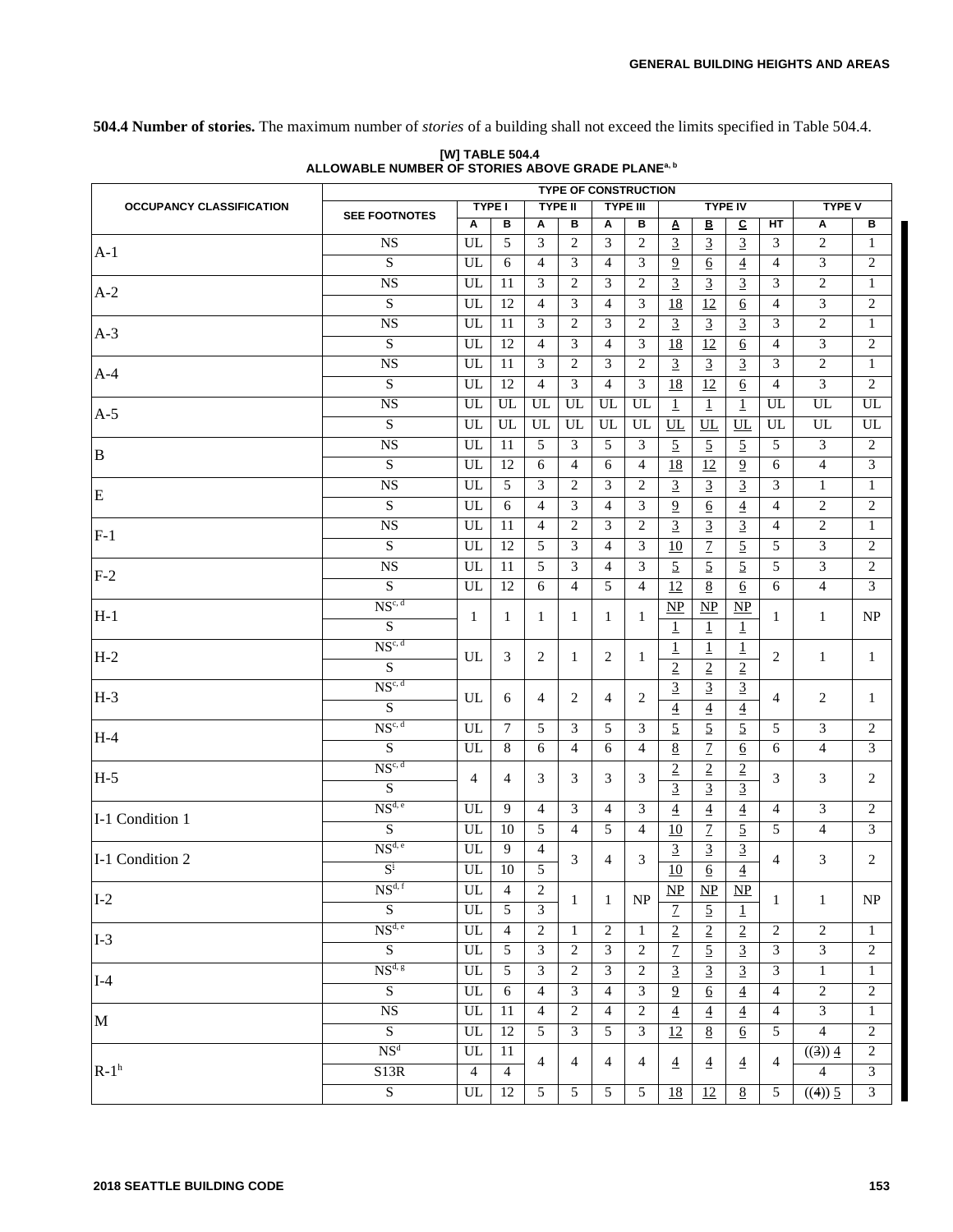|                                 |                      |                |                |   |                | <b>TYPE OF CONSTRUCTION</b> |                 |                         |                |                |                |                |                |
|---------------------------------|----------------------|----------------|----------------|---|----------------|-----------------------------|-----------------|-------------------------|----------------|----------------|----------------|----------------|----------------|
| <b>OCCUPANCY CLASSIFICATION</b> | <b>SEE FOOTNOTES</b> |                | <b>TYPE I</b>  |   | <b>TYPE II</b> |                             | <b>TYPE III</b> |                         |                | <b>TYPE IV</b> |                | <b>TYPE V</b>  |                |
|                                 |                      | A              | в              | A | в              | A                           | в               | $\overline{\mathbf{A}}$ | В              | C              | <b>HT</b>      | A              | в              |
|                                 | NS <sup>d</sup>      | UL             | 11             | 4 | 4              | $\overline{4}$              | 4               | $\overline{4}$          | 4              | 4              | 4              | $((3))$ 4      | 2              |
| $R-2h$                          | S13R                 | 4              | 4              | 4 |                |                             |                 |                         |                |                |                | 4              | 3              |
|                                 | S                    | UL             | 12             | 5 | 5              | 5                           | 5               | <u>18</u>               | 12             | 8              | 5              | $((4))$ 5      | 3              |
|                                 | NS <sup>d</sup>      | UL             | 11             |   |                |                             |                 |                         |                |                |                | $((3))$ 4      | 3              |
| $R-3^h$                         | S13D                 | 4              | $\overline{4}$ | 4 | 4              | $\overline{4}$              | $\overline{4}$  | $\overline{4}$          | $\overline{4}$ | $\overline{4}$ | 4              | 3              | 3              |
|                                 | S <sub>13</sub> R    | 4              | 4              |   |                |                             |                 |                         |                |                |                | 4              | 4              |
|                                 | S                    |                | 12             | 5 | 5              | 5                           | 5               | <u>18</u>               | 12             | 5              | 5              | ((4)) 5        | 4              |
|                                 | NS <sup>4</sup>      | $H_{\rm{H}}$   | $+1$           |   |                |                             |                 |                         |                |                |                | $\overline{3}$ | $\overline{2}$ |
| $((R-4)h)$                      | S13D                 | 4              | 4              | 4 | 4              | $\overline{4}$              | 4               |                         |                |                | 4              | 3              | $\overline{2}$ |
|                                 | S13R                 | 4              | 4              |   |                |                             |                 |                         |                |                |                | 4              | $\overline{3}$ |
|                                 | S                    | $H_{\text{L}}$ | $+2$           | 5 | 5              | 5                           | 5               |                         |                |                | 5              | 4              | 3))            |
| $S-1$                           | <b>NS</b>            | UL             | 11             | 4 | $\overline{c}$ | 3                           | $\overline{c}$  | 4                       | $\overline{4}$ | $\overline{4}$ | 4              | 3              |                |
|                                 | S                    | UL             | 12             | 5 | 3              | $\overline{4}$              | 3               | 10                      | 7              | 5              | 5              | 4              | $\overline{2}$ |
| $S-2$                           | <b>NS</b>            | UL             | 11             | 5 | 3              | 4                           | 3               | 4                       | $\overline{4}$ | $\overline{4}$ | $\overline{4}$ | 4              | 2              |
|                                 | S                    | UL             | 12             | 6 | 4              | 5                           | 4               | 12                      | 8              | 5              | 5              | 5              | 3              |
| U                               | <b>NS</b>            | UL             | 5              | 4 | 2              | 3                           | 2               | 4                       | 4              | $\overline{4}$ | 4              | $\overline{c}$ |                |
|                                 | S                    | UL             | 6              | 5 | 3              | 4                           | 3               | $\overline{9}$          | 6              | 5              | 5              | 3              | 2              |

#### **[W] TABLE 504.4—continued ALLOWABLE NUMBER OF STORIES ABOVE GRADE PLANEa, b**

 $UL =$  Unlimited;  $NP =$  Not Permitted;  $NS =$  Buildings not equipped throughout with an automatic sprinkler system;  $S =$  Buildings equipped throughout with an automatic sprinkler system installed in accordance with Section 903.3.1.1; S13R = Buildings equipped throughout with an automatic sprinkler system installed in accordance with Section 903.3.1.2; S13D = Buildings equipped throughout with an automatic sprinkler system installed in accordance with Section 903.3.1.3.

a. See Chapters 4 and 5 for specific exceptions to the allowable height in this chapter.

b. See Section 903.2 for the minimum thresholds for protection by an automatic sprinkler system for specific occupancies.

c. New Group H occupancies are required to be protected by an automatic sprinkler system in accordance with Section 903.2.5.

d. The NS value is only for use in evaluation of existing building height in accordance with the *International Existing Building Code*.

e. New Group I-1 and I-3 occupancies are required to be protected by an automatic sprinkler system in accordance with Section 903.2.6. For new Group I-1 occupancies, Condition 1, see Exception 1 of Section 903.2.6.

f. New and existing Group I-2 occupancies are required to be protected by an automatic sprinkler system in accordance with Section 903.2.6 and 1103.5 of the *International Fire Code*.

g. For new Group I-4 occupancies, see Exceptions 2 and 3 of Section 903.2.6.

h. New Group R occupancies are required to be protected by an automatic sprinkler system in accordance with Section 903.2.8.

Group I-1, Condition 2. Assisted living facilities licensed per chapter 388-78A WAC and residential treatment facilities as licensed by Washington State under chapter 246-337 WAC shall be permitted to use the allowable number of stories for R-2 occupancies.

## **SECTION 505 MEZZANINES AND EQUIPMENT PLATFORMS**

**505.1 General.** *Mezzanines* shall comply with Section 505.2. *Equipment platforms* shall comply with Section 505.3.

**Interpretation I505.1:** *Mezzanines* within individual *dwelling units* shall not be located above other *dwelling units* or common space other than corridors.

**[S] 505.2 Mezzanines.** A *mezzanine* or *mezzanines* in compliance with Section 505.2 shall be considered a portion of the *story* below. Such *mezzanines* shall not contribute to either the *building area* or number of *stories* as regulated by Section 503.1. The area of the *mezzanine* shall be included in determining the *fire area*. The clear height above and below the *mezzanine* floor construction shall be not less than 7 feet (2134 mm).

**505.2.1 Area limitation.** The aggregate area of a *mezzanine* or *mezzanines* within a room shall be not greater than (( $\Theta$ nethird)) one-half of the floor area of that room or space in which they are located. The enclosed portion of a room shall not be included in a determination of the floor area of the room in which the *mezzanine* is located. In determining the allowable *mezzanine* area, the area of the *mezzanine* shall not be included in the floor area of the room.

**((Exceptions)) Exception:** ((1.)) The aggregate area of *mezzanines* in buildings and structures of Type I or II construction for special industrial occupancies in accordance with Section 503.1.1 shall be not greater than two-thirds of the floor area of the room.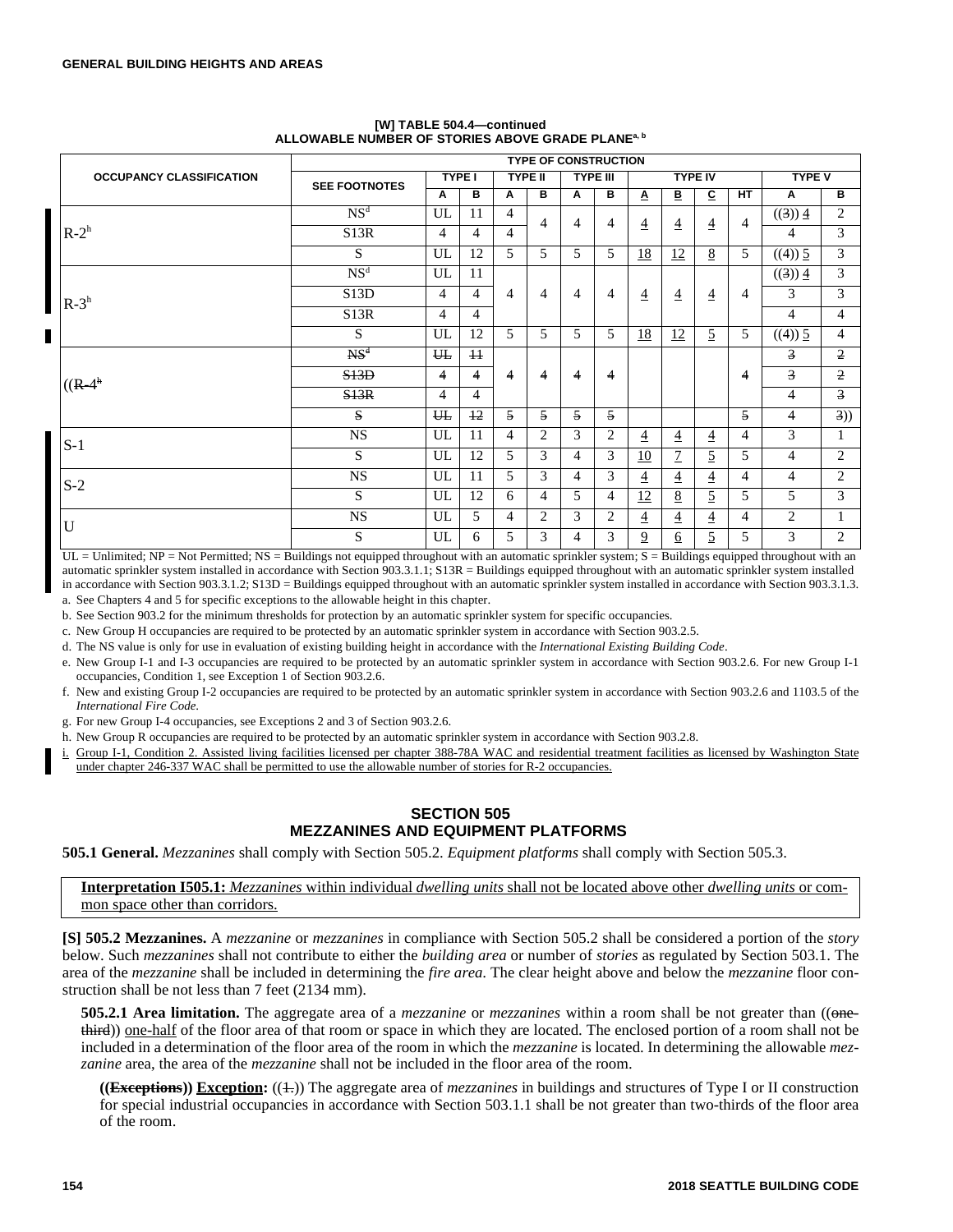- ((2. The aggregate area of *mezzanines* in buildings and structures of Type I or II construction shall be not greater than one-half of the floor area of the room in buildings and structures equipped throughout with an *approved automatic sprinkler system* in accordance with Section 903.3.1.1 and an *approved emergency voice/alarm communication system* in accordance with Section 907.5.2.2.
- 3. The aggregate area of a *mezzanine* within a *dwelling unit* that is located in a building equipped throughout with an *approved automatic sprinkler system* in accordance with Section 903.3.1.1 or 903.3.1.2 shall not be greater than one-half of the floor area of the room, provided that:
	- 3.1. Except for enclosed closets and bathrooms, the *mezzanine* shall be open to the room in which such mezzanine is located;
	- 3.2. The opening to the room shall be unobstructed except for walls not more than 42 inches (1067 mm) in height, columns and posts; and
	- 3.3. Exceptions to Section 505.2.3 shall not be permitted.))

**Interpretation I505.2:** Only the following unenclosed areas of the room or space containing the *mezzanine* shall be used for purposes of calculating the allowable *mezzanine* floor area:

- 1. Areas with a ceiling height of at least 7 feet located directly below the mezzanine, except that no additional area benefit shall be gained for stacked *mezzanines;* and
- 2. Areas where the ceiling has a slope of less than 2:12 and with a ceiling height of at least 14 feet plus the thickness of the *mezzanine* floor construction; and
- 3. Areas where the ceiling has a slope of 2:12 or more and has a ceiling height of at least 12 feet plus the thickness of the *mezzanine* floor construction, provided that the *mezzanine* complies with Section 1208.2, exception 2.

Within a *dwelling unit,* enclosed or unenclosed portions of the entire floor level containing the *mezzanine* that meet requirements of this interpretation for the room area may be used for purposes of calculating the allowable *mezzanine* floor area.



# **Basis for Calculating Allowable Mezzanine Area When Using Sloped Ceiling Provisions**

**FIGURE I505.2(1) BASIS FOR CALCULATING ALLOWABLE MEZZANINE AREA WHEN USING SLOPED CEILING PROVISIONS**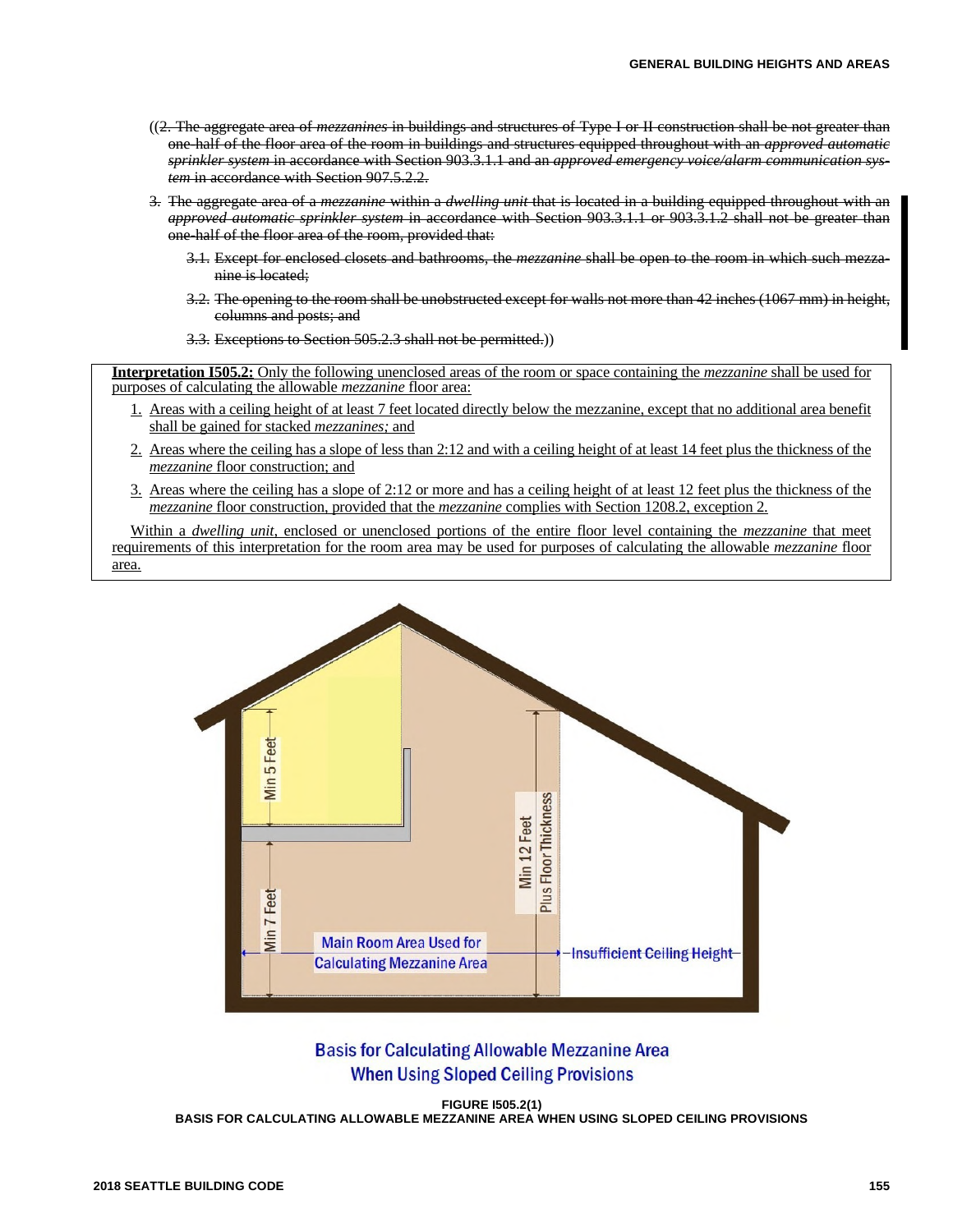

# **Basis for Calculating Allowable Mezzanine Area With Other Conditions**

#### **FIGURE I505.2(2)**

## **BASIS FOR CALCULATING ALLOWABLE MEZZANINE AREA WITH OTHER CONDITIONS**

**505.2.1.1 Aggregate area of mezzanines and equipment platforms.** Where a room contains both a *mezzanine* and an *equipment platform,* the aggregate area of the two raised floor levels shall be not greater than two-thirds of the floor area of that room or space in which they are located. The area of the *mezzanine* shall not exceed the area determined in accordance with Section 505.2.1.

**505.2.2 Means of egress.** The *means of egress* for *mezzanines* shall comply with the applicable provisions of Chapter 10.

**505.2.3 Openness.** A *mezzanine* shall be open and unobstructed to the room in which such *mezzanine* is located except for walls not more than 42 inches (1067 mm) in height, columns and posts.

#### **Exceptions:**

- 1. *Mezzanines* or portions thereof are not required to be open to the room in which the *mezzanines* are located, provided that the *occupant load* of the aggregate area of the enclosed space is not greater than 10.
- 2. A *mezzanine* having two or more exits or access to exits is not required to be open to the room in which the *mezzanine* is located.
- 3. *Mezzanines* or portions thereof are not required to be open to the room in which the *mezzanines* are located, provided that the aggregate floor area of the enclosed space is not greater than 10 percent of the allowable *mezzanine* area.
- 4. In industrial facilities, *mezzanines* used for control equipment are permitted to be glazed on all sides.
- 5. In occupancies other than Groups H and I, which are no more than two *stories* above *grade plane* and equipped throughout with an *automatic sprinkler system* in accordance with Section 903.3.1.1, a *mezzanine* having two or more *exits* or *access to exits* shall not be required to be open to the room in which the *mezzanine* is located.

**[S] 505.3 Equipment platforms.** ((*Equipment platforms* in buildings shall not be considered as a portion of the floor below. Such *equipment platforms* shall not contribute to either the *building area* or the number of *stories* as regulated by Section 503.1. The area of the *equipment platform* shall not be included in determining the *fire area* in accordance with Section 903. *Equipment platforms* shall not be a part of any *mezzanine* and such platforms and the walkways, *stairways, alternating tread devices* and ladders providing access to an *equipment platform* shall not serve as a part of the *means of egress* from the building.)) Equip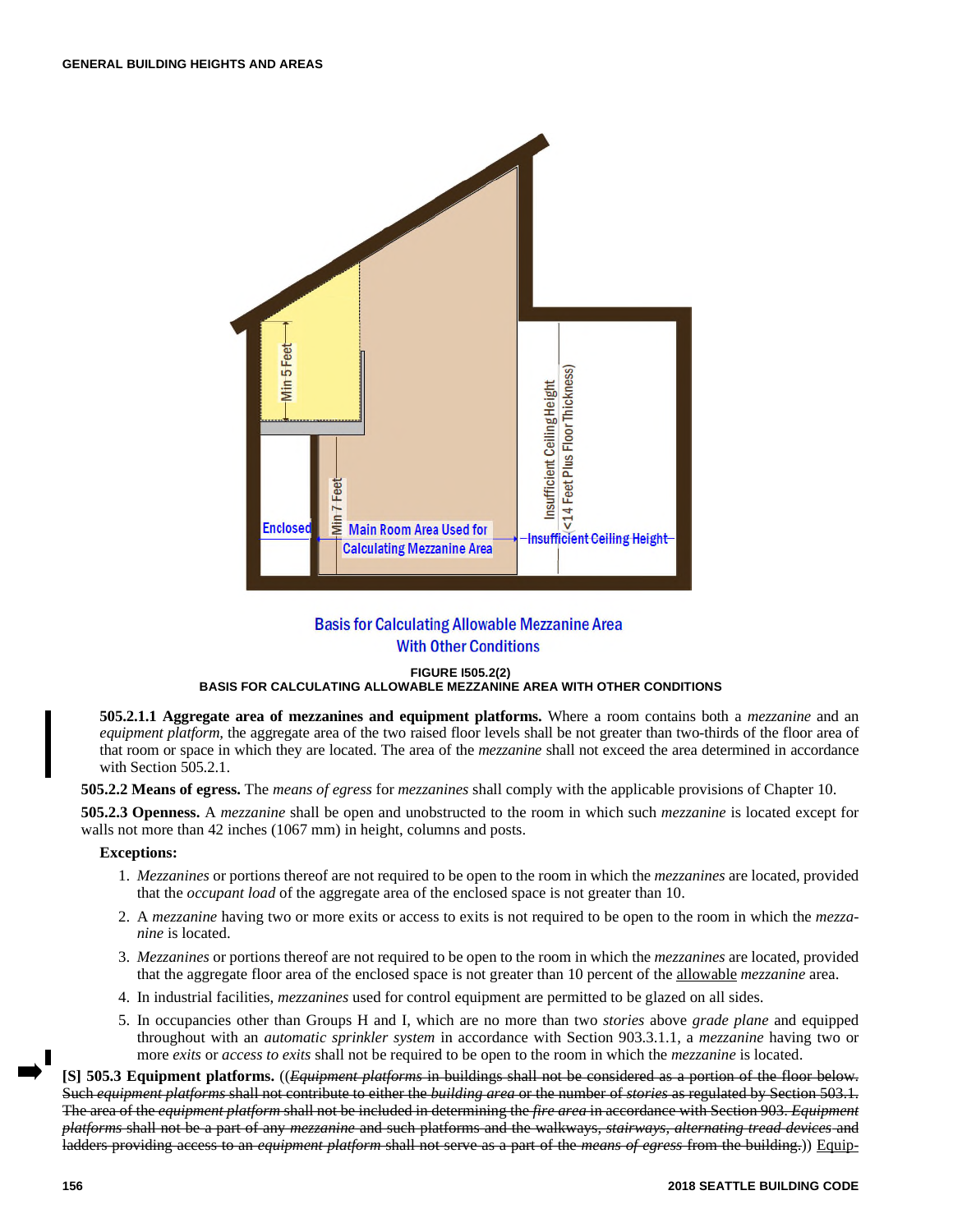ment platforms and building elements supporting only the platform shall be built of materials permitted for the type of construction of the building. *Equipment platforms* in building shall not:

- 1. Be considered as a portion of the floor below.
- 2. Contribute to either the *building area* or the number of *stories* as regulated by Section 503.1.
- 3. Be included in determining the *fire area* in accordance with Section 903.
- 4. Be a part of any *mezzanine*.
- 5. Serve as a part of the *means of egress* from the building, including the walkways, *stairs, alternating tread devices* and ladders providing access to an equipment platform.

**505.3.1 Area limitation.** The aggregate area of all *equipment platforms* within a room shall be not greater than two-thirds of the area of the room in which they are located. Where an *equipment platform* is located in the same room as a *mezzanine*, the area of the *mezzanine* shall be determined by Section 505.2.1 and the combined aggregate area of the *equipment platforms* and *mezzanines* shall be not greater than two-thirds of the room in which they are located. The area of the *mezzanine* shall not exceed the area determined in accordance with Section 505.2.1.

**505.3.2 Automatic sprinkler system.** Where located in a building that is required to be protected by an *automatic sprinkler system*, *equipment platforms* shall be fully protected by sprinklers above and below the platform, where required by the standards referenced in Section 903.3.

**505.3.3 Guards.** *Equipment platforms* shall have *guards* where required by Section 1015.2.

# **SECTION 506 BUILDING AREA**

**[S] 506.1 General.** The allowable floor area of a building shall be determined based on the type of construction, occupancy classification, whether there is an *automatic sprinkler system* installed throughout the building and the amount of building frontage on public way or open space.

**506.1.1 Unlimited area buildings.** Unlimited area buildings shall be designed in accordance with Section 507.

**506.1.2 Special provisions.** The special provisions of Section 510 permit the use of special conditions that are exempt from, or modify, the specific requirements of this chapter regarding the allowable areas of buildings based on the occupancy classification and type of construction, provided the special condition complies with the provisions specified in Section 510.

**506.1.3 Basements.** Basements need not be included in the total allowable floor area of a building provided the total area of such basements does not exceed the area permitted for a one-story above grade plane building.

**506.2 Allowable area determination.** The allowable area of a building shall be determined in accordance with the applicable provisions of Sections 506.2.1 through 506.2.4 and Section 506.3.

**506.2.1 Single-occupancy, one-story buildings.** The allowable area of a single-occupancy building with no more than one *story above grade plane* shall be determined in accordance with Equation 5-1:

$$
A_a = A_t + (NS \times I_f)
$$

) **(Equation 5-1)**

where:

 $A_a$  = Allowable area (square feet).

*A<sup>t</sup>* = Tabular allowable area factor (NS, S1, S13R or S13D value, as applicable) in accordance with Table 506.2.

- *NS* = Tabular allowable area factor in accordance with Table 506.2 for nonsprinklered building (regardless of whether the building is sprinklered).
- $I_f$  = Area factor increase due to frontage (percent) as calculated in accordance with Section 506.3.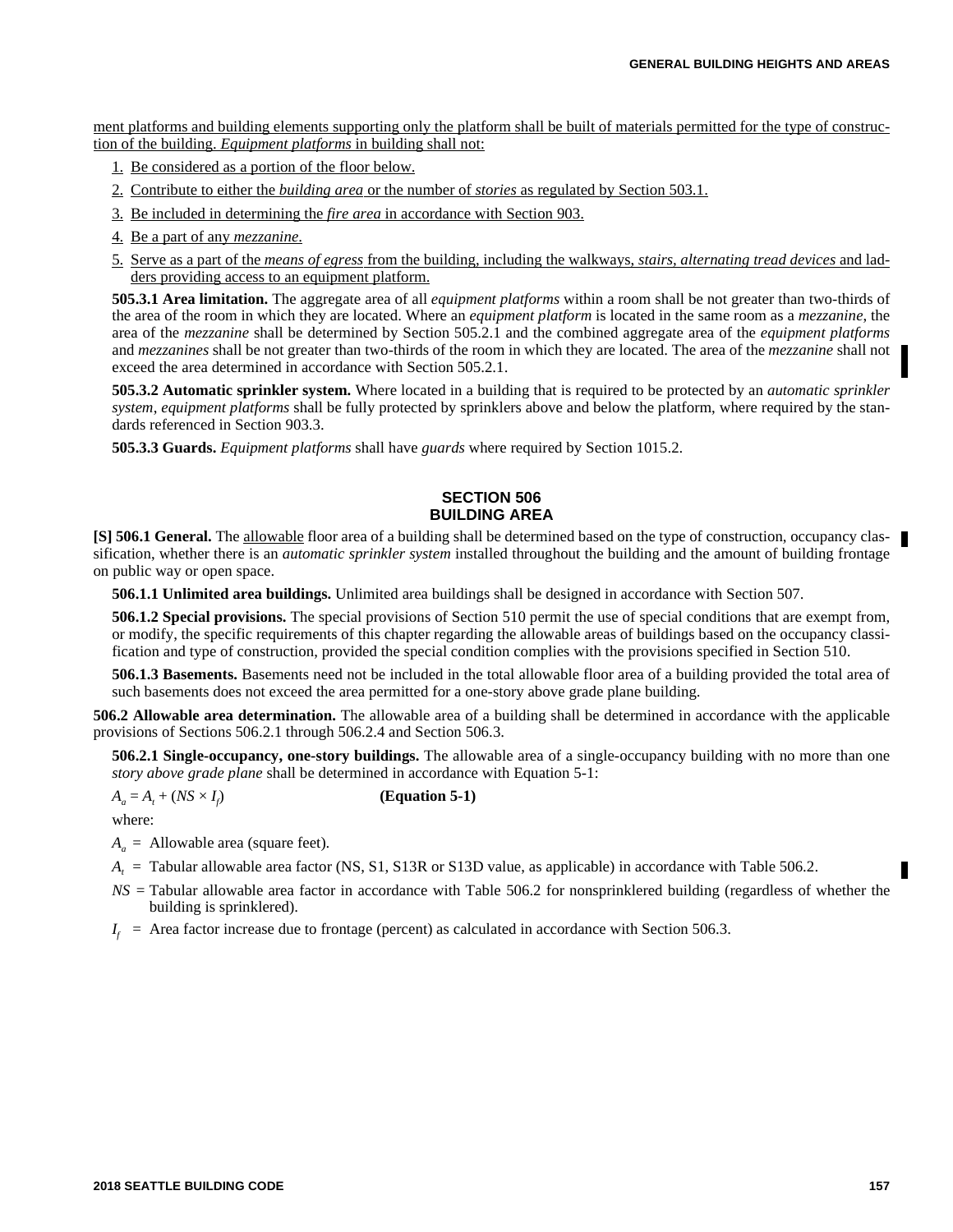|                                                     |                          |            |                 |         |                |                 |        | <b>TYPE OF CONSTRUCTION</b> |                |                         |                             |                     |        |
|-----------------------------------------------------|--------------------------|------------|-----------------|---------|----------------|-----------------|--------|-----------------------------|----------------|-------------------------|-----------------------------|---------------------|--------|
| <b>OCCUPANCY</b><br><b>CLASSIFICATION FOOTNOTES</b> | SEE                      |            | <b>TYPE I</b>   |         | <b>TYPE II</b> | <b>TYPE III</b> |        |                             | <b>TYPE IV</b> |                         | <b>TYPE V</b>               |                     |        |
|                                                     |                          | Α          | в               | Α       | в              | Α               | в      | A                           | B              | $\overline{\mathbf{c}}$ | HT                          | Α                   | в      |
|                                                     | <b>NS</b>                | UL         | UL              | 15,500  | 8,500          | 14,000          | 8,500  | 45,000                      | 30,000         | 18,750                  | 15,000                      | 11,500              | 5,500  |
| $A-1$                                               | S <sub>1</sub>           | UL         | UL              | 62,000  | 34,000         | 56,000          | 34,000 | 180,000                     | 120,000        | 75,000                  | 60,000                      | 46,000              | 22,000 |
|                                                     | <b>SM</b>                | UL         | UL              | 46,500  | 25,500         | 42,000          | 25,500 | 135,000                     | 90,000         | 56,250                  | 45,000                      | 34,500              | 16,500 |
|                                                     | <b>NS</b>                | UL         | UL              | 15,500  | 9,500          | 14,000          | 9,500  | 45,000                      | 30,000         | 18,750                  | 15,000                      | 11,500              | 6,000  |
| $A-2$                                               | S1                       | UL         | UL              | 62,000  | 38,000         | 56,000          | 38,000 | 180,000                     | 120,000        | 75,000                  | 60,000                      | 46,000              | 24,000 |
|                                                     | <b>SM</b>                | UL         | $UL$            | 46,500  | 28,500         | 42,000          | 28,500 | 135,000                     | 90,000         | 56,250                  | 45,000                      | 34,500              | 18,000 |
|                                                     | <b>NS</b>                | UL         | $\overline{UL}$ | 15,500  | 9,500          | 14,000          | 9,500  | 45,000                      | 30,000         | 18,750                  | 15,000                      | 11,500              | 6,000  |
| $A-3$                                               | S1                       | UL         | UL              | 62,000  | 38,000         | 56,000          | 38,000 | 180,000                     | 120,000        | 75,000                  | 60,000                      | 46,000              | 24,000 |
|                                                     | <b>SM</b>                | UL         | UL              | 46,500  | 28,500         | 42,000          | 28,500 | 135,000                     | 90,000         | 56,250                  | 45,000                      | 34,500              | 18,000 |
|                                                     | <b>NS</b>                | UL         | UL              | 15,500  | 9,500          | 14,000          | 9,500  | 45,000                      | 30,000         | 18,750                  | 15,000                      | 11,500              | 6,000  |
| $A-4$                                               | S1                       | UL         | UL              | 62,000  | 38,000         | 56,000          | 38,000 | 180,000                     | 120,000        | 75,000                  | 60,000                      | 46,000              | 24,000 |
|                                                     | <b>SM</b>                | UL         | UL              | 46,500  | 28,500         | 42,000          | 28,500 | 135,000                     | 90,000         | 56,250                  | 45,000                      | 34,500              | 18,000 |
|                                                     | <b>NS</b>                |            |                 |         |                |                 |        |                             |                |                         |                             |                     |        |
| $A-5$                                               | S1                       | UL         | UL              | UL      | UL             | UL              | UL     | UL                          | UL             | UL                      | UL                          | UL                  | UL     |
|                                                     | <b>SM</b>                |            |                 |         |                |                 |        |                             |                |                         |                             |                     |        |
|                                                     | <b>NS</b>                | UL         | UL              | 37,500  | 23,000         | 28,500          | 19,000 | 108,000                     | 72,000         | 45,000                  | 36,000                      | 18,000              | 9,000  |
| B                                                   | $\overline{S1}$          | UL         | UL              | 150,000 | 92,000         | 114,000         | 76,000 | 432,000                     | 288,000        | 180,000                 | 144,000                     | 72,000              | 36,000 |
|                                                     | <b>SM</b>                | UL         | $UL$            | 112,500 | 69,000         | 85,500          | 57,000 | 324,000                     | 216,000        | 135,000                 | 108,000 54,000              |                     | 27,000 |
|                                                     | <b>NS</b>                | UL         | $\overline{UL}$ | 26,500  | 14,500         | 23,500          | 14,500 | 76,500                      | 51,000         | 31,875                  | 25,500                      | 18,500              | 9,500  |
| ${\bf E}$                                           | S1                       | UL         | UL              | 106,000 | 58,000         | 94,000          | 58,000 | 306,000                     | 204,000        | 127,500                 | 102,000                     | 74,000              | 38,000 |
|                                                     | <b>SM</b>                | UL         | UL              | 79,500  | 43,500         | 70,500          | 43,500 | 229,500                     | 153,000        | 95,625                  | 76,500                      | 55,500              | 28,500 |
|                                                     | <b>NS</b>                | UL         | UL              | 25,000  | 15,500         | 19,000          | 12,000 | 100,500                     | 67,000         | 41,875                  | 33,500                      | 14,000              | 8,500  |
| $F-1$                                               | S1                       | UL         | UL              | 100,000 | 62,000         | 76,000          | 48,000 | 402,000                     | 268,000        | 167,500                 | 134,000                     | 56,000              | 34,000 |
|                                                     | <b>SM</b>                | UL         | $UL$            | 75,000  | 46,500         | 57,000          | 36,000 | 301,500                     | 201,000        | 125,625                 | 100,500                     | $\overline{42,000}$ | 25,500 |
|                                                     | <b>NS</b>                | UL         | $\overline{UL}$ | 37,500  | 23,000         | 28,500          | 18,000 | 151,500                     | 101,000        | 63,125                  | 50,500                      | 21,000              | 13,000 |
| $F-2$                                               | $\overline{S1}$          | UL         | UL              | 150,000 | 92,000         | 114,000         | 72,000 | 606,000                     | 404,000        | 252,500                 | 202,000 84,000              |                     | 52,000 |
|                                                     | <b>SM</b>                | UL         | $UL$            | 112,500 | 69,000         | 85,500          | 54,000 | 454,500                     | 303,000        | 189,375                 | 151,500 63,000              |                     | 39,000 |
| $H-1$                                               | $\overline{\text{NS}^c}$ | 21,000     | 16,500          | 11,000  | 7,000          | 9,500           | 7,000  | 10,500                      | 10,500         | 10,000                  | 10,500                      | 7,500               | NP     |
|                                                     | S1                       |            |                 |         |                |                 |        |                             |                |                         |                             |                     |        |
|                                                     | NS <sup>c</sup>          |            |                 |         |                |                 |        |                             |                |                         |                             |                     |        |
| $H-2$                                               | $\overline{S1}$          | 21,000     | 16,500          | 11,000  | 7,000          | 9,500           | 7,000  | 10,500                      | 10,500         | 10,000                  | 10,500                      | 7,500               | 3,000  |
|                                                     | <b>SM</b>                |            |                 |         |                |                 |        |                             |                |                         |                             |                     |        |
|                                                     | $\overline{\text{NS}^c}$ |            |                 |         |                |                 |        |                             |                |                         |                             |                     |        |
| $H-3$                                               | $\overline{S1}$          | UL         | 60,000          | 26.500  | 14,000         | 17,500          | 13,000 | 25,500                      | 25,500         | 25,500                  | 25,500                      | 10.000              | 5,000  |
|                                                     | <b>SM</b>                |            |                 |         |                |                 |        |                             |                |                         |                             |                     |        |
|                                                     | $NS^{c, d}$              | UL         | UL              | 37,500  | 17,500         | 28,500          | 17,500 | 72,000                      | 54,000         | 40,500                  | 36,000                      | 18,000              | 6,500  |
| $H-4$                                               | $\overline{S1}$          | UL         | UL              | 150,000 | 70,000         | 114,000         | 70,000 | 288,000                     | 216,000        | 162,000                 | 144,000 72,000              |                     | 26,000 |
|                                                     | $\overline{\text{SM}}$   | UL         | UL              | 112,500 | 52,500         | 85,500          | 52,500 | 216,000                     | 162,000        | 121,500                 | 108,000 54,000              |                     | 19,500 |
|                                                     | $NS^{c, d}$              | UL         | UL              | 37,500  | 23,000         | 28,500          | 19,000 | 72,000                      | 54,000         | 40,500                  | 36,000                      | 18,000              | 9,000  |
| $H-5$                                               | $\rm S1$                 | ${\rm UL}$ | UL              | 150,000 | 92,000         | 114,000         | 76,000 | 288,000                     | 216,000        | 162,000                 | $\overline{144,000}$ 72,000 |                     | 36,000 |
|                                                     | $\overline{\text{SM}}$   | UL         | UL              | 112,500 | 69,000         | 85,500          | 57,000 | 216,000                     | 162,000        | 121,500                 | 108000                      | 54,000              | 27,000 |
|                                                     | NS <sup>d, e</sup>       | UL         | 55,000          | 19,000  | 10,000         | 16,500          | 10,000 | 54,000                      | 36,000         | 18,000                  | 18,000                      | 10,500              | 4,500  |
| $I-1$                                               | $\overline{S1}$          | UL         | 220,000         | 76,000  | 40,000         | 66,000          | 40,000 | 216,000                     | 144,000        | 72,000                  | 72,000                      | 42,000              | 18,000 |
|                                                     | $\overline{\text{SM}}$   | UL         | 165,000         | 57,000  | 30,000         | 49,500          | 30,000 | 162,000                     | 108,000        | 54,000                  | 54,000                      | 31,500              | 13,500 |

**[W][S] TABLE 506.2 ALLOWABLE AREA FACTOR (***A<sup>t</sup>*  **= NS, S1, S13R, S13D or SM, as applicable) IN SQUARE FEETa, b**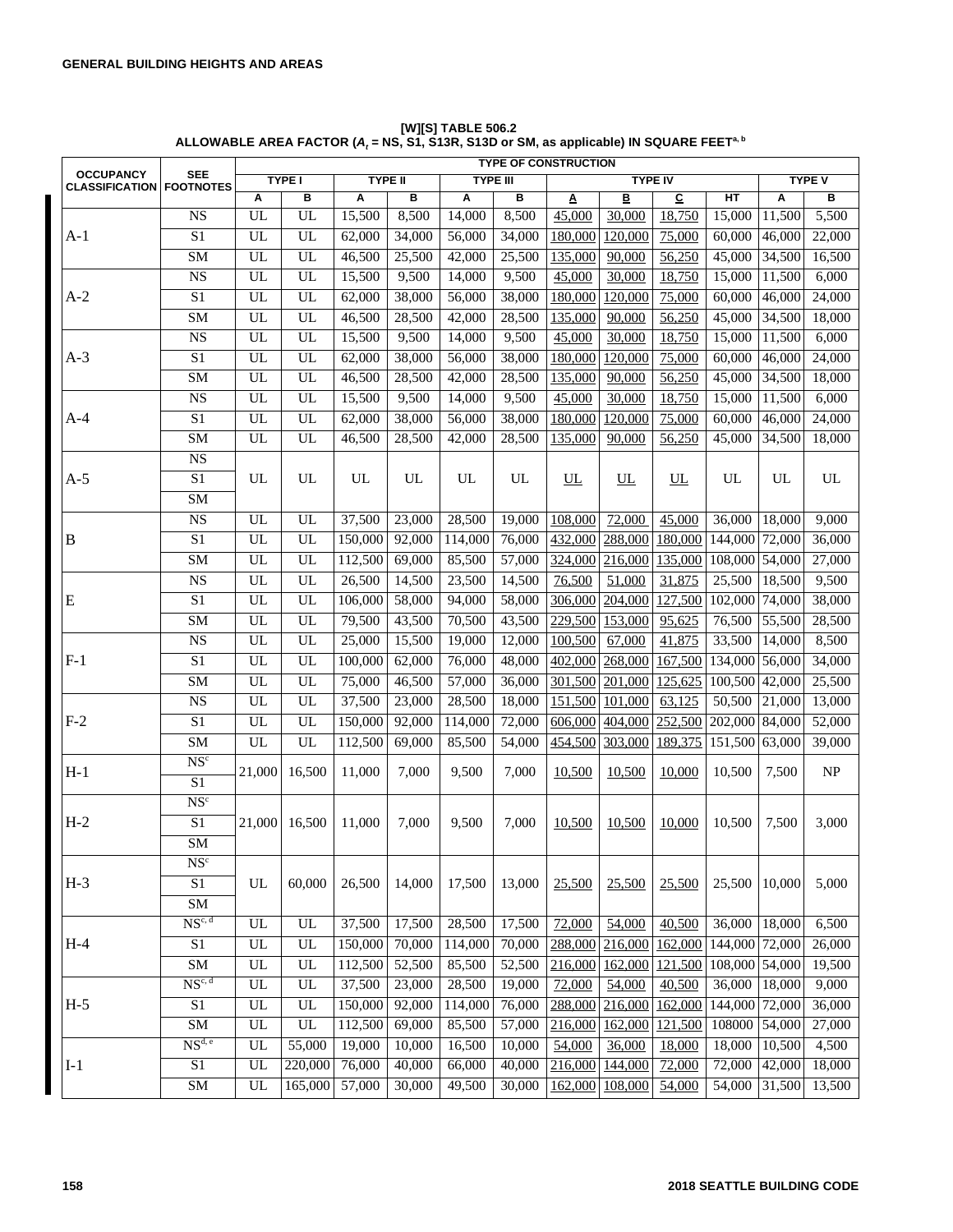| <b>OCCUPANCY</b>      | <b>SEE</b>               |                            |                 |         |                     |         |                 | <b>TYPE OF CONSTRUCTION</b> |                        |                |                |               |                  |  |
|-----------------------|--------------------------|----------------------------|-----------------|---------|---------------------|---------|-----------------|-----------------------------|------------------------|----------------|----------------|---------------|------------------|--|
| <b>CLASSIFICATION</b> | <b>FOOTNOTES</b>         |                            | <b>TYPE I</b>   |         | <b>TYPE II</b>      |         | <b>TYPE III</b> |                             |                        | <b>TYPE IV</b> |                | <b>TYPE V</b> |                  |  |
|                       |                          | Α                          | В               | Α       | в                   | Α       | в               | Δ                           | В                      | c              | НT             | A             | в                |  |
|                       | NS <sup>d, f</sup>       | UL                         | <b>UL</b>       | 15,000  | 11,000              | 12,000  | <b>NP</b>       | 36,000                      | 24,000                 | 12,000         | 12,000         | 9,500         | NP               |  |
| $I-2$                 | S <sub>1</sub>           | UL                         | UL              | 60,000  | 44,000              | 48,000  | <b>NP</b>       | 144,000                     | 96,000                 | 48,000         | 48,000         | 38,000        | <b>NP</b>        |  |
|                       | SM                       | UL                         | $\overline{UL}$ | 45,000  | 33,000              | 36,000  | <b>NP</b>       | 108,000                     | 72,000                 | 36,000         | 36,000         | 28,500        | NP               |  |
|                       | $NS^{d,e}$               | UL                         | <b>UL</b>       | 15,000  | 10,000              | 10,500  | 7,500           | 36,000                      | 24,000                 | 12,000         | 12,000         | 7,500         | 5,000            |  |
| $I-3$                 | S <sub>1</sub>           | UL                         | UL              | 45,000  | 40,000              | 42,000  | 30,000          | 144,000                     | 96,000                 | 48,000         | 48,000         | 30,000        | 20,000           |  |
|                       | SM                       | UL                         | UL              | 45,000  | 30,000              | 31,500  | 22,500          | 108,000                     | 72,000                 | 36,000         | 36,000         | 22,500        | 15,000           |  |
|                       | NS <sup>d, g</sup>       | UL                         | 60,500          | 26,500  | 13,000              | 23,500  | 13,000          | 76,500                      | 51,000                 | 25,500         | 25,500         | 18,500        | 9,000            |  |
| $I-4$                 | S <sub>1</sub>           | UL                         | 121,000         | 106,000 | $\overline{52,000}$ | 94,000  | 52,000          | 306,000                     | 204,000                | 102,000        | 102,000        | 74,000        | 36,000           |  |
|                       | SM                       | UL                         | 181,500         | 79,500  | 39,000              | 70,500  | 39,000          | 229,500                     | 153,000                | 76,500         | 76,500         | 55,500        | 27,000           |  |
|                       | <b>NS</b>                | UL                         | <b>UL</b>       | 21,500  | 12,500              | 18,500  | 12,500          | 61,500                      | 41,000                 | 25,625         | 20,500         | 14,000        | 9,000            |  |
| M                     | $\overline{S1}$          | UL                         | UL              | 86,000  | 50,000              | 74,000  | 50,000          | 246,000                     | 164,000                | 102,500        | 82,000         | 56,000        | 36,000           |  |
|                       | <b>SM</b>                | UL                         | UL              | 64,500  | 37,500              | 55,500  | 37,500          | 184,500                     | 123,000                | 76,875         | 61,500         | 42,000        | 27,000           |  |
|                       | NS <sup>d</sup>          | UL                         | UL              |         |                     |         |                 |                             |                        | 25,625         |                |               |                  |  |
| $R-1h$                | S13R                     |                            |                 | 24,000  | 16,000              | 24,000  | 16,000          | 61,500                      | 41,000                 |                | 20,500         | 12,000        | 7,000            |  |
|                       | $\overline{S1}$          | UL                         | UL              | 96,000  | 64,000              | 96,000  | 64,000          | 246,000                     | 164,000                | 102,500        | 82,000         | 48,000        | 28,000           |  |
|                       | SM                       | UL                         | UL              | 72,000  | 48,000              | 72,000  | 48,000          | 184,500                     | 123,000                | 76,875         | 61,500         | 36,000        | 21,000           |  |
| $R-2h$                | NS <sup>d</sup>          | UL                         | UL              |         |                     |         |                 |                             |                        | 25,625         |                | 12,000        | 7.000            |  |
|                       | S13R                     |                            |                 | 24,000  | 16,000              | 24,000  | 16,000          | 61,500                      | 41,000                 |                | 20,500         |               |                  |  |
|                       | S1                       | UL                         | UL              | 96,000  | 64,000              | 96,000  | 64,000          | 246,000                     | 164,000                | 102,500        | 82,000         | 48,000        | 28,000           |  |
|                       | SM                       | $\ensuremath{\mathrm{UL}}$ | $UL$            | 72,000  | 48,000              | 72,000  | 48,000          | 184,500                     | 120,000                | 76,875         | 61,500         | 36,000        | 21,000           |  |
|                       | NS <sup>d</sup>          |                            |                 |         |                     |         |                 |                             |                        |                |                |               |                  |  |
|                       | S13D                     |                            |                 | UL      | UL                  |         |                 | UL                          | UL                     | UL             | UL             |               |                  |  |
| $R-3h$                | S13R                     | UL                         | UL              |         |                     | UL      | UL              |                             |                        |                |                | UL            | UL               |  |
|                       | S1                       |                            |                 |         |                     |         |                 |                             |                        |                |                |               |                  |  |
|                       | SM                       |                            |                 |         |                     |         |                 |                             |                        |                |                |               |                  |  |
|                       | $\overline{\text{MS}}_q$ |                            |                 |         |                     |         |                 |                             |                        |                |                |               |                  |  |
|                       | S13D                     | $H_{\text{L}}$             | $H_{\rm{H}}$    | 24,000  | 16,000              | 24,000  | 16,000          |                             |                        |                | 20.500         | 12,000        | 7,000            |  |
| $((R-4^h)$            | S13R                     |                            |                 |         |                     |         |                 |                             |                        |                |                |               |                  |  |
|                       | $S+$                     | $H_{\text{L}}$             | $H_{\rm{H}}$    | 96,000  | 64,000              | 96,000  | 64,000          |                             |                        |                | 82,000         | 48,000        | 28,000           |  |
|                       | <b>SM</b>                | $H_{\rm{L}}$               | $H_{\rm{H}}$    | 72,000  | 48,000              | 72,000  | 48,000          |                             |                        |                | 61,500         | 36,000        | $\sqrt{21,000})$ |  |
|                       | <b>NS</b>                | UL                         | 48,000          | 26,000  | 17,500              | 26,000  | 17,500          | 76.500                      | 51,000                 | 31,875         | 25,500         | 14,000        | 9,000            |  |
| $S-1$                 | S1                       | $\ensuremath{\mathrm{UL}}$ | 192,000         | 104,000 | 70,000              | 104,000 | 70,000          | 306,000                     | 204,000                | 127,500        | 102,000 56,000 |               | 36,000           |  |
|                       | SM                       | UL                         | 144,000         | 78,000  | 52,500              | 78,000  |                 |                             | 52,500 229,500 153,000 | 95,625         |                | 76,500 42,000 | 27,000           |  |
|                       | $\overline{\text{NS}}$   | UL                         | 79,000          | 39,000  | 26,000              | 39,000  | 26,000          | 115,500                     | 77,000                 | 48,125         | 38,500         | 21,000        | 13,500           |  |
| $S-2$                 | $\overline{S1}$          | UL                         | 316,000         | 156,000 | 104,000             | 156,000 |                 | 104,000 462,000             | 308,000                | 192,500        | 154,000 84,000 |               | 54,000           |  |
|                       | SM                       | UL                         | 237,000         | 117,000 | 78,000              | 117,000 | 78,000          | 346,500                     | 231,000                | 144,375        | 115,500        | 63,000        | 40,500           |  |
|                       | NS <sup>i</sup>          | UL                         | 35,500          | 19,000  | 8,500               | 14,000  | 8,500           | 54,000                      | 36,000                 | 22,500         | 18,000         | 9,000         | 5,500            |  |
| U                     | $\overline{S1}$          | UL                         | 142,000         | 76,000  | 34,000              | 56,000  | 34,000          | 216,000                     | 144,000                | 90,000         | 72,000         | 36,000        | 22,000           |  |
|                       | ${\rm SM}$               | UL                         | 106,500         | 57,000  | 25,500              | 42,000  | 25,500          | 162,000                     | 108,000                | 67,500         | 54,000         | 27,000        | 16,500           |  |
|                       |                          |                            |                 |         |                     |         |                 |                             |                        |                |                |               |                  |  |

**[W][S] TABLE 506.2—continued ALLOWABLE AREA FACTOR (***A<sup>t</sup>*  **= NS, S1, S13R, S13D or SM, as applicable) IN SQUARE FEETa, b**

For SI: 1 square foot =  $0.0929$  m<sup>2</sup>.

 $UL =$  Unlimited;  $NP =$  Not Permitted;  $NS =$  Buildings not equipped throughout with an automatic sprinkler system;  $S1 =$  Buildings a maximum of one story above grade plane equipped throughout with an automatic sprinkler system installed in accordance with Section 903.3.1.1; SM = Buildings two or more stories above grade plane equipped throughout with an automatic sprinkler system installed in accordance with Section 903.3.1.1; S13R = Buildings equipped throughout with an automatic sprinkler system installed in accordance with Section 903.3.1.2; S13D = Buildings equipped throughout with an automatic sprinkler system installed in accordance with Section 903.3.1.3.

a. See Chapter 4 for specific exceptions to the allowable area in this chapter.

b. See Section 903.2 for the minimum thresholds for protection by an automatic sprinkler system for specific occupancies.

c. New Group H occupancies are required to be protected by an automatic sprinkler system in accordance with Section 903.2.5.

d. The NS value is only for use in evaluation of existing building area in accordance with the *International Existing Building Code*.

Г Г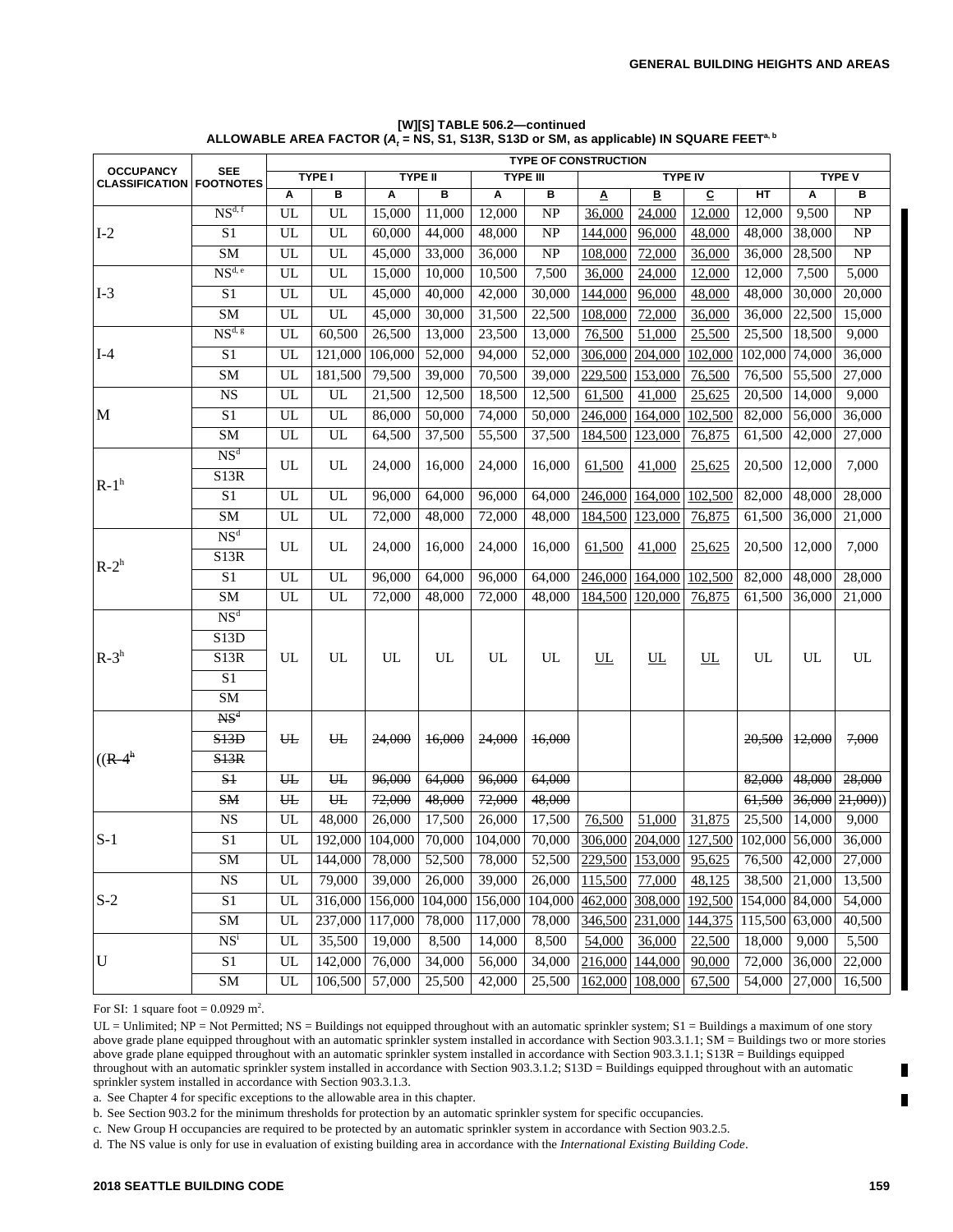#### **GENERAL BUILDING HEIGHTS AND AREAS**

- e. New Group I-1 and I-3 occupancies are required to be protected by an automatic sprinkler system in accordance with Section 903.2.6. For new Group I-1 occupancies, Condition 1, see Exception 1 of Section 903.2.6.
- f. New and existing Group I-2 occupancies are required to be protected by an automatic sprinkler system in accordance with Section 903.2.6 and Section 1103.5 of the *International Fire Code*.
- g. New Group I-4 occupancies see Exceptions 2 and 3 of Section 903.2.6.
- h. New Group R occupancies are required to be protected by an automatic sprinkler system in accordance with Section 903.2.8.
- i. The maximum allowable area for a single-story nonsprinklered Group U greenhouse is permitted to be 9,000 square feet, or the allowable area shall be permitted to comply with Table C102.1 of Appendix C.

**506.2.2 Mixed-occupancy, one-story buildings.** The allowable area of a mixed-occupancy building with no more than one *story above grade plane* shall be determined in accordance with the applicable provisions of Section 508.1 based on Equation 5-1 for each applicable occupancy.

**506.2.2.1 Group H-2 or H-3 mixed occupancies.** For a building containing Group H-2 or H-3 occupancies, the allowable area shall be determined in accordance with Section 508.4.2, with the sprinkler system increase applicable only to the portions of the building not classified as Group H-2 or H-3.

**506.2.3 Single-occupancy, multistory buildings.** The allowable area of a single-occupancy building with more than one *story above grade plane* shall be determined in accordance with Equation 5-2:

 $A_a = [A_t + (NS \times I_f)] \times S_a$ **(Equation 5-2)**

where:

Г

- $A_a$  = Allowable area (square feet).
- *A<sup>t</sup>* = Tabular allowable area factor (NS, S13R, S13D or SM value, as applicable) in accordance with Table 506.2.
- *NS* = Tabular allowable area factor in accordance with Table 506.2 for a nonsprinklered building (regardless of whether the building is sprinklered).
- $I_f$  = Area factor increase due to frontage (percent) as calculated in accordance with Section 506.3.
- $S_a$  = Actual number of building *stories* above grade plane, not to exceed three. For buildings equipped throughout with an *automatic sprinkler system* installed in accordance with Section 903.3.1.2, use the actual number of building *stories above grade plane*, not to exceed four.

No individual story shall exceed the allowable area  $(A_a)$  as determined by Equation 5-2 using the value of  $S_a = 1$ .

**506.2.4 Mixed-occupancy, multistory buildings.** Each story of a mixed-occupancy building with more than one *story above grade plane* shall individually comply with the applicable requirements of Section 508.1. For buildings with more than three *stories above grade plane*, the total building area shall be such that the aggregate sum of the ratios of the actual area of each *story* divided by the allowable area of such stories, determined in accordance with Equation 5-3 based on the applicable provisions of Section 508.1, shall not exceed three.

 $A_a = [A_t + (NS \times I_t)]$ )] **(Equation 5-3)**

where:

 $A_a$  = Allowable area (square feet).

- *A<sup>t</sup>* = Tabular allowable area factor (NS, S13R, S13D or SM value, as applicable) in accordance with Table 506.2.
- *NS* = Tabular allowable area factor in accordance with Table 506.2 for a nonsprinklered building (regardless of whether the building is sprinklered).
- $I_f$  = Area factor increase due to frontage (percent) as calculated in accordance with Section 506.3.

**Exception:** For buildings designed as separated occupancies under Section 508.4 and equipped throughout with an *automatic sprinkler system* installed in accordance with Section 903.3.1.2, the total building area shall be such that the aggregate sum of the ratios of the actual area of each *story* divided by the allowable area of such stories determined in accordance with Equation 5-3 based on the applicable provisions of Section 508.1, shall not exceed four.

**506.2.4.1 Group H-2 or H-3 mixed occupancies.** For a building containing Group H-2 or H-3 occupancies, the allowable area shall be determined in accordance with Section 508.4.2, with the sprinkler system increase applicable only to the portions of the building not classified as Group H-2 or H-3.

**506.3 Frontage increase.** Every building shall adjoin or have access to a public way to receive an area factor increase based on frontage. Area factor increase shall be determined in accordance with Sections 506.3.1 through 506.3.3.

**506.3.1 Minimum percentage of perimeter.** To qualify for an area factor increase based on frontage, a building shall have not less than 25 percent of its perimeter on a public way or open space. Such open space shall be either on the same lot or dedicated for public use and shall be accessed from a street or approved *fire lane*.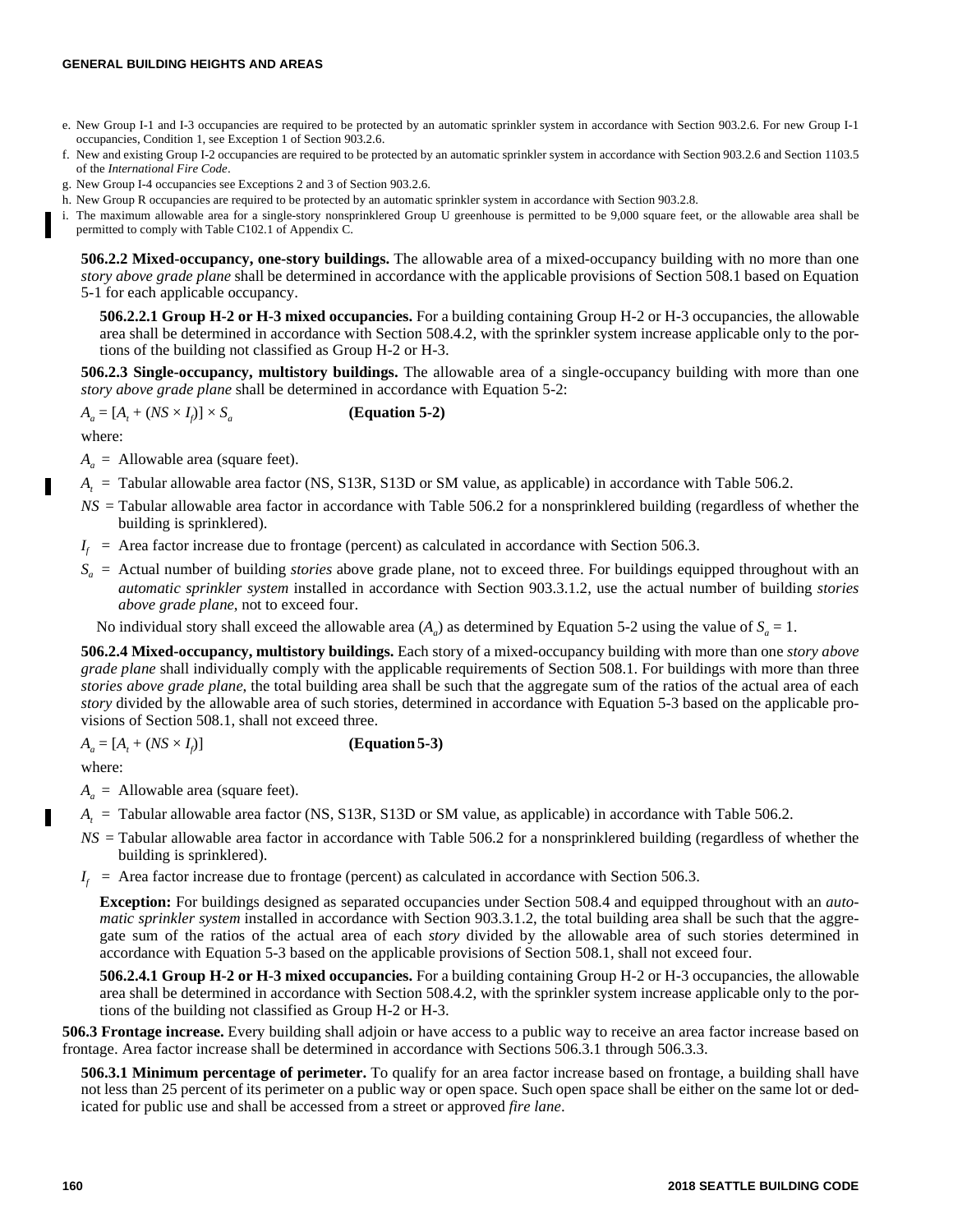**506.3.2 Minimum frontage distance.** To qualify for an area factor increase based on frontage, the public way or open space adjacent to the building perimeter shall have a minimum distance (*W*) of 20 feet (6096 mm) measured at right angles from the building face to any of the following:

- 1. The closest interior lot line.
- 2. The entire width of a street, alley or public way.
- 3. The exterior face of an adjacent building on the same property.

Where the value of *W* is greater than 30 feet (9144 mm), a value of 30 feet (9144 mm) shall be used in calculating the building area increase based on frontage, regardless of the actual width of the public way or open space. Where the value of *W* varies along the perimeter of the building, the calculation performed in accordance with Equation 5-5 shall be based on the weighted average calculated in accordance with Equation 5-4.

$$
W = (L_1 \times w_1 + L_2 \times w_2 + L_3 \times w_3...)/F
$$
 (Equation 5-4)

where:

*W* (Width: weighted average) = Calculated width of public way or open space (feet).

 $L_n$  = Length of a portion of the exterior perimeter wall.

 $w<sub>n</sub>$  = Width ( $3\,20$  feet) of a public way or open space associated with that portion of the exterior perimeter wall.

 $F =$  Building perimeter that fronts on a public way or open space having a width of 20 feet (6096 mm) or more.

**Exception:** Where a building meets the requirements of Section 507, as applicable, except for compliance with the minimum 60-foot (18 288 mm) *public way* or *yard* requirement, and the value of *W* is greater than 30 feet (9144 mm), the value of *W* shall not exceed 60 feet (18 288 mm).

**506.3.3 Amount of increase.** The area factor increase based on frontage shall be determined in accordance with Equation 5- 5:

*I f* = [*F/P* - 0.25]*W*/30 **(Equation 5-5)**

where:

 $I_f$  = Area factor increase due to frontage.

- *F* = Building perimeter that fronts on a *public way* or open space having minimum distance of 20 feet (6096 mm).
- $P =$  Perimeter of entire building (feet).
- *W* = Width of *public way* or open space (feet) in accordance with Section 506.3.2.

# **SECTION 507 UNLIMITED AREA BUILDINGS**

**507.1 General.** The area of buildings of the occupancies and configurations specified in Sections 507.1 through 507.13 shall not be limited. Basements not more than one story below grade plane shall be permitted.

**507.1.1 Accessory occupancies.** Accessory occupancies shall be permitted in unlimited area buildings in accordance with the provisions of Section 508.2, otherwise the requirements of Sections 507.3 through 507.13 shall be applied, where applicable.

**507.2 Measurement of open spaces.** Where Sections 507.3 through 507.13 require buildings to be surrounded and adjoined by *public ways* and *yards*, those open spaces shall be determined as follows:

1. Yards shall be measured from the building perimeter in all directions to the closest interior *lot lines* or to the exterior face of an opposing building located on the same *lot*, as applicable.

2. Where the building fronts on a *public way*, the entire width of the *public way* shall be used.

**507.2.1 Reduced open space.** The *public ways* or *yards* of 60 feet (18 288 mm) in width required in Sections 507.3, 507.4, 507.5, 507.6 and 507.12 shall be permitted to be reduced to not less than 40 feet (12 192 mm) in width provided all of the following requirements are met:

- 1. The reduced width shall not be allowed for more than 75 percent of the perimeter of the building.
- 2. The *exterior walls* facing the reduced width shall have a *fire-resistance rating* of not less than 3 hours.
- 3. Openings in the *exterior walls* facing the reduced width shall have opening protectives with a *fire protection rating* of not less than 3 hours.

**507.3 Nonsprinklered, one-story buildings.** The area of a Group F-2 or S-2 building not more than one *story* in height shall not be limited where the building is surrounded and adjoined by *public ways* or *yards* not less than 60 feet (18 288 mm) in width.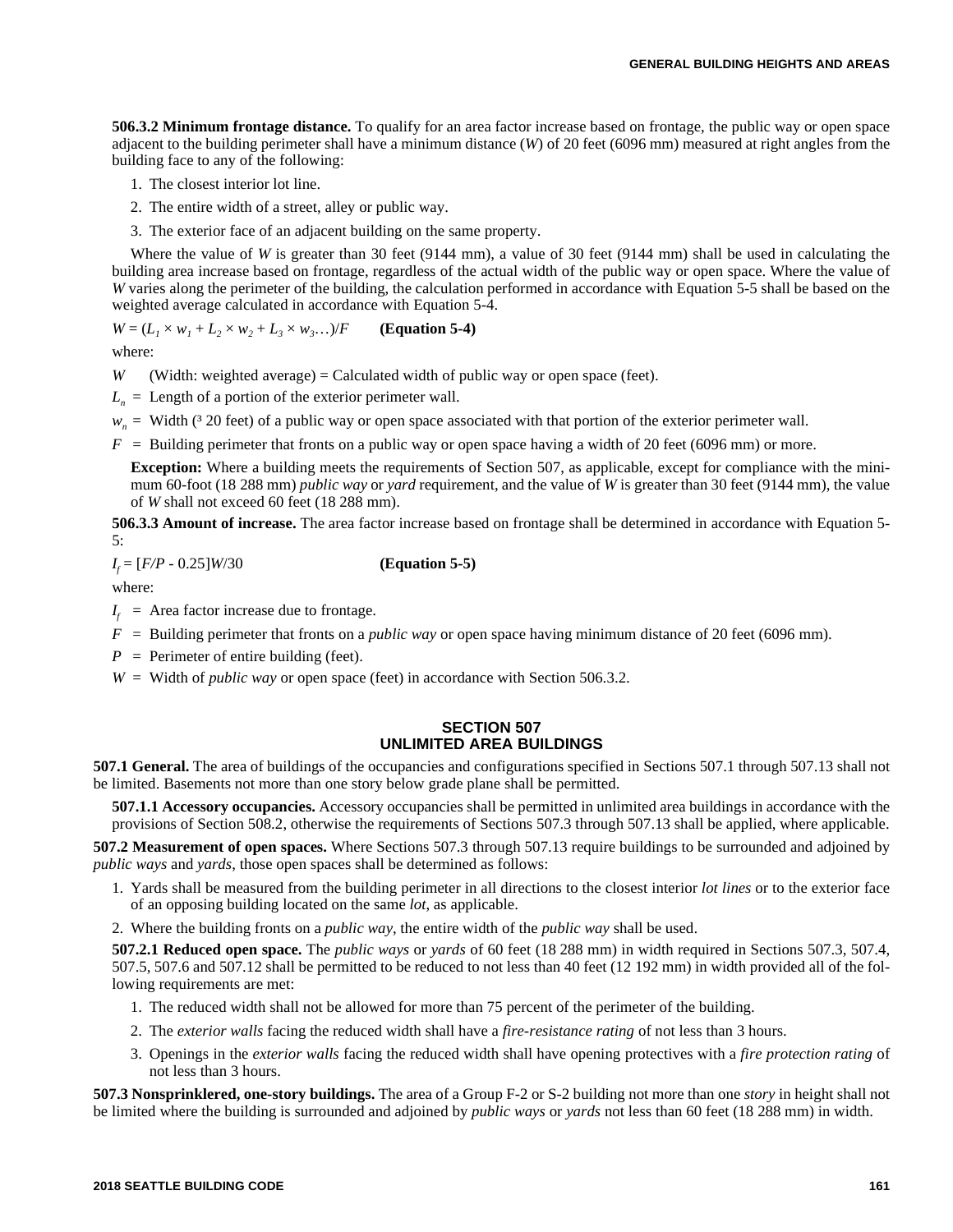**507.4 Sprinklered, one-story buildings.** The area of a Group A-4 building not more than one *story above grade plane* of other than Type V construction, or the area of a Group B, F, M or S building no more than one story above grade plane of any construction type, shall not be limited where the building is provided with an *automatic sprinkler system* throughout in accordance with Section 903.3.1.1 and is surrounded and adjoined by *public ways* or *yards* not less than 60 feet (18 288 mm) in width.

#### **Exceptions:**

- 1. Buildings and structures of Type I or II construction for rack storage facilities that do not have access by the public shall not be limited in height, provided that such buildings conform to the requirements of Sections 507.4 and 903.3.1.1 and Chapter 32 of the *International Fire Code*.
- 2. The *automatic sprinkler system* shall not be required in areas occupied for indoor participant sports, such as tennis, skating, swimming and equestrian activities in occupancies in Group A-4, provided that all of the following criteria are met:
	- 2.1. *Exit* doors directly to the outside are provided for occupants of the participant sports areas.
	- 2.2. The building is equipped with a *fire alarm system* with *manual fire alarm boxes* installed in accordance with Section 907.
	- 2.3. An *automatic sprinkler system* is provided in storage rooms, press boxes, concession booths or other spaces ancillary to the sport activity space.

**507.4.1 Mixed occupancy buildings with Groups A-1 and A-2.** Group A-1 and A-2 occupancies of other than Type V construction shall be permitted within mixed occupancy buildings of unlimited area complying with Section 507.4, provided all of the following criteria are met:

- 1. Group A-1 and A-2 occupancies are separated from other occupancies as required for separated occupancies in Section 508.4.4 with no reduction allowed in the *fire-resistance rating* of the separation based upon the installation of an *automatic sprinkler system*.
- 2. Each area of the portions of the building used for Group A-1 or A-2 occupancies shall not exceed the maximum allowable area permitted for such occupancies in Section 503.1.
- 3. *Exit* doors from Group A-1 and A-2 occupancies shall discharge directly to the exterior of the building.

**507.5 Two-story buildings.** The area of a Group B, F, M or S building not more than two *stories above grade plane* shall not be limited where the building is equipped throughout with an *automatic sprinkler system* in accordance with Section 903.3.1.1 and is surrounded and adjoined by *public ways* or *yards* not less than 60 feet (18 288 mm) in width.

**507.6 Group A-3 buildings of Type II construction.** The area of a Group A-3 building not more than one *story above grade plane*, used as a *place of religious worship*, community hall, dance hall, exhibition hall, gymnasium, lecture hall, indoor *swimming pool* or tennis court of Type II construction, shall not be limited provided all of the following criteria are met:

- 1. The building shall not have a *stage* other than a *platform*.
- 2. The building shall be equipped throughout with an *automatic sprinkler system* in accordance with Section 903.3.1.1.
- 3. The building shall be surrounded and adjoined by *public ways* or *yards* not less than 60 feet (18 288 mm) in width.

**507.7 Group A-3 buildings of Type III and IV construction.** The area of a Group A-3 building of Type III or IV construction, with not more than one *story above grade plane* and used as a *place of religious worship*, community hall, dance hall, exhibition hall, gymnasium, lecture hall, indoor *swimming pool* or tennis court, shall not be limited provided all of the following criteria are met:

- 1. The building shall not have a *stage* other than a *platform*.
- 2. The building shall be equipped throughout with an *automatic sprinkler system* in accordance with Section 903.3.1.1.
- 3. The assembly floor shall be located at or within 21 inches (533 mm) of street or grade level and all *exits* are provided with ramps complying with Section 1012 to the street or grade level.
- 4. The building shall be surrounded and adjoined by *public ways* or *yards* not less than 60 feet (18 288 mm) in width.

**507.8 Group H-2, H-3 and H-4 occupancies.** Group H-2, H-3 and H-4 occupancies shall be permitted in unlimited area buildings containing Group F or S occupancies in accordance with Sections 507.4 and 507.5 and the provisions of Sections 507.8.1 through 507.8.4.

**507.8.1 Allowable area.** The aggregate floor area of Group H occupancies located in an unlimited area building shall not exceed 10 percent of the area of the building nor the area limitations for the Group H occupancies as specified in Section 506 based on the perimeter of each Group H floor area that fronts on a *public way* or open space.

**507.8.1.1 Located within the building.** The aggregate floor area of Group H occupancies not located at the perimeter of the building shall not exceed 25 percent of the area limitations for the Group H occupancies as specified in Section 506.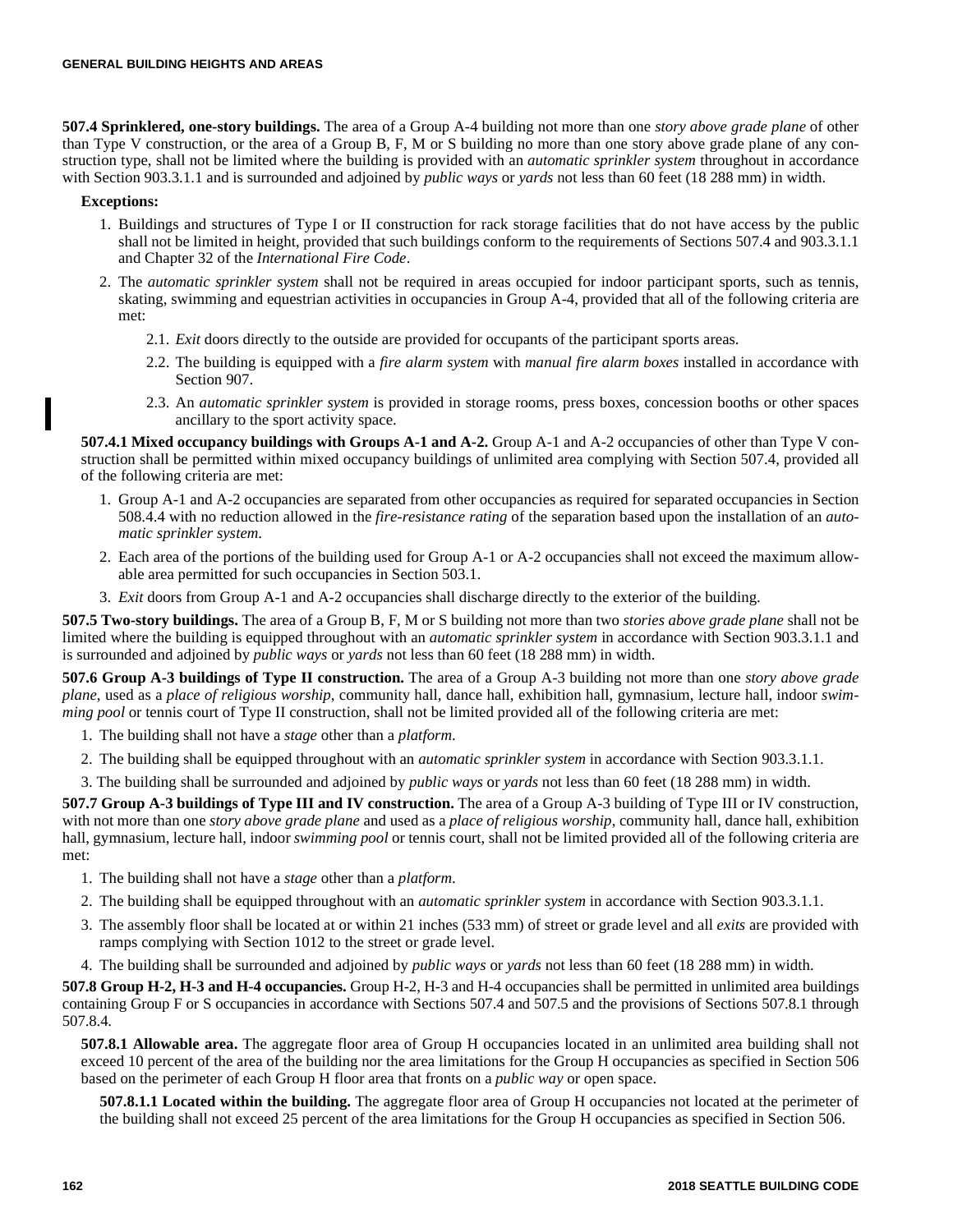**507.8.1.1.1 Liquid use, dispensing and mixing rooms.** Liquid use, dispensing and mixing rooms having a floor area of not more than 500 square feet  $(46.5 \text{ m}^2)$  need not be located on the outer perimeter of the building where they are in accordance with the *International Fire Code* and NFPA 30.

**507.8.1.1.2 Liquid storage rooms.** Liquid storage rooms having a floor area of not more than 1,000 square feet (93 m<sup>2</sup>) need not be located on the outer perimeter where they are in accordance with the *International Fire Code* and NFPA 30.

**507.8.1.1.3 Spray paint booths.** Spray paint booths that comply with the *International Fire Code* need not be located on the outer perimeter.

**507.8.2 Located on building perimeter.** Except as provided for in Section 507.8.1.1, Group H occupancies shall be located on the perimeter of the building. In Group H-2 and H-3 occupancies, not less than 25 percent of the perimeter of such occupancies shall be an *exterior wall*.

**507.8.3 Occupancy separations.** Group H occupancies shall be separated from the remainder of the unlimited area building and from each other in accordance with Table 508.4.

**507.8.4 Height limitations.** For two-*story,* unlimited area buildings, Group H occupancies shall not be located more than one *story above grade plane* unless permitted based on the allowable height and number of *stories* and feet as specified in Section 504 based on the type of construction of the unlimited area building.

**507.9 Unlimited mixed occupancy buildings with Group H-5.** The area of a Group B, F, H-5, M or S building not more than two *stories above grade plane* shall not be limited where the building is equipped throughout with an *automatic sprinkler system* in accordance with Section 903.3.1.1, and is surrounded and adjoined by *public ways* or *yards* not less than 60 feet (18 288 mm) in width, provided all of the following criteria are met:

- 1. Buildings containing Group H-5 occupancy shall be of Type I or II construction.
- 2. Each area used for Group H-5 occupancy shall be separated from other occupancies as required in Sections 415.11 and 508.4.
- 3. Each area used for Group H-5 occupancy shall not exceed the maximum allowable area permitted for such occupancies in Section 503.1 including modifications of Section 506.

**Exception:** Where the Group H-5 occupancy exceeds the maximum allowable area, the Group H-5 shall be subdivided into areas that are separated by 2-hour fire barriers.

**507.10 Aircraft paint hangar.** The area of a Group H-2 aircraft paint hangar not more than one *story above grade plane* shall not be limited where such aircraft paint hangar complies with the provisions of Section 412.5 and is surrounded and adjoined by *public ways* or *yards* not less in width than one and one-half times the *building height*.

**507.11 Group E buildings.** The area of a Group E building not more than one *story above grade plane*, of Type II, IIIA or IV construction, shall not be limited provided all of the following criteria are met:

- 1. Each classroom shall have not less than two *means of egress*, with one of the *means of egress* being a direct *exit* to the outside of the building complying with Section 1022.
- 2. The building is equipped throughout with an *automatic sprinkler system* in accordance with Section 903.3.1.1.
- 3. The building is surrounded and adjoined by *public ways* or *yards* not less than 60 feet (18 288 mm) in width.

**507.12 Motion picture theaters.** In buildings of Type II construction, the area of a motion picture theater located on the first *story above grade plane* shall not be limited where the building is provided with an *automatic sprinkler system* throughout in accordance with Section 903.3.1.1 and is surrounded and adjoined by *public ways* or *yards* not less than 60 feet (18 288 mm) in width.

**507.13 Covered and open mall buildings and anchor buildings.** The area of *covered and open mall buildings* and *anchor buildings* not exceeding three *stories* in height that comply with Section 402 shall not be limited.

#### **SECTION 508 MIXED USE AND OCCUPANCY**

**[S] 508.1 General.** Each portion of a building shall be individually classified in accordance with Section 302.1. Where a building contains more than one occupancy group, the building or portion thereof shall comply with the applicable provisions of Section 508.2, 508.3 or 508.4, or a combination of these sections.

#### **Exceptions:**

- 1. Occupancies separated in accordance with Section 510.
- 2. Where required by Table 415.6.2, areas of Group H-1, H-2 and H-3 occupancies shall be located in a *detached building* or structure.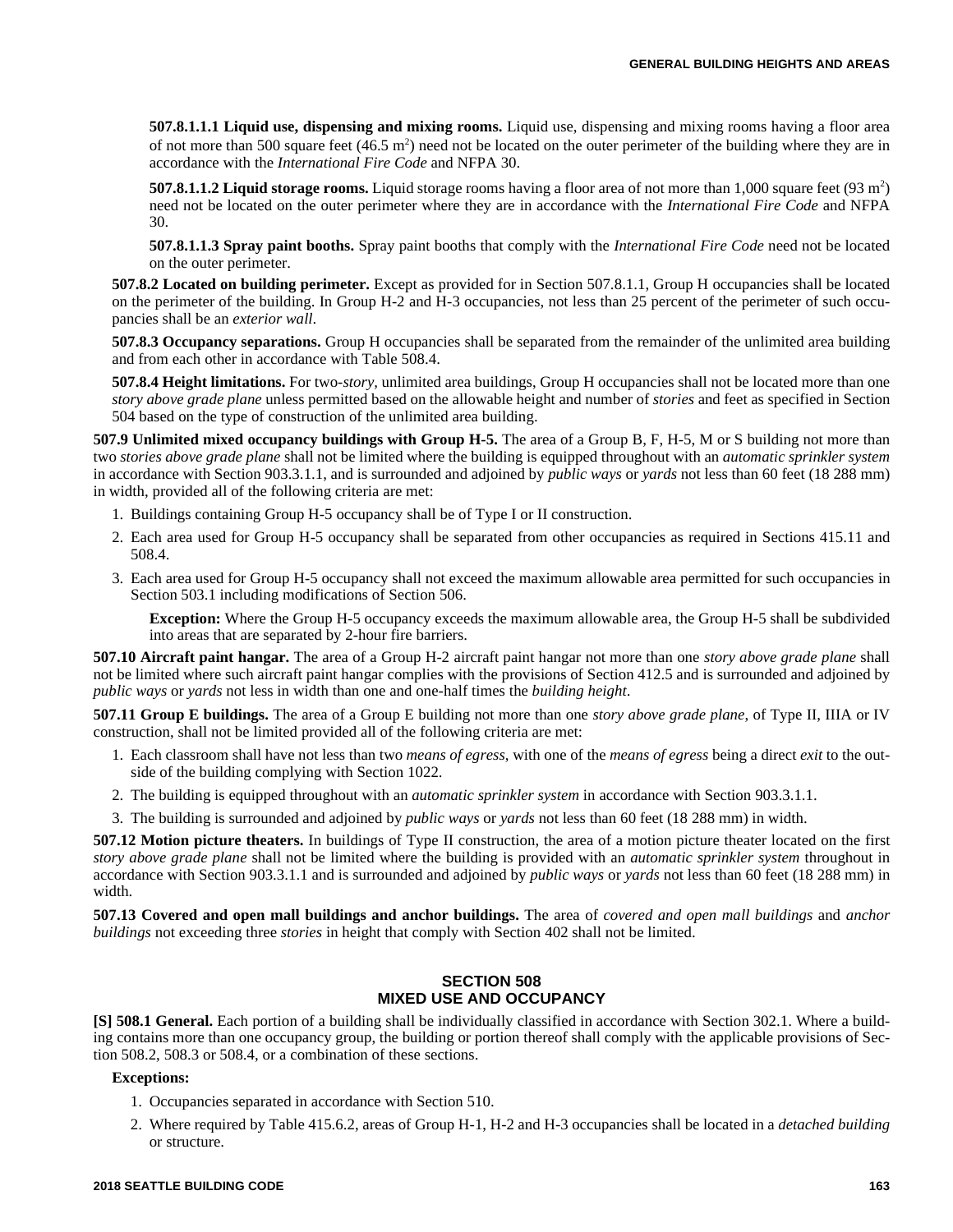- 3. Uses within *live/work units*, complying with Section 419, are not considered separate occupancies.
- 4. Offices, mercantile, food preparation establishments for off-site consumption, personal care salons or similar uses in Group R *dwelling units,* which are conducted primarily by the occupants of a *dwelling unit* and are secondary to the use of the unit for dwelling purposes, and which do not exceed 500 square feet  $(46.4 \text{ m}^2)$  are not considered a separate occupancy.

**[S] 508.2 Accessory occupancies.** Accessory occupancies are those occupancies that are ancillary to the main occupancy of the building or portion thereof. Accessory occupancies shall comply with the provisions of Sections 508.2.1 through 508.2.4.

**508.2.1 Occupancy classification.** Accessory occupancies shall be individually classified in accordance with Section 302.1. The requirements of this code shall apply to each portion of the building based on the occupancy classification of that space.

**508.2.2 Allowable building height.** The allowable height and number of *stories* of the building containing accessory occupancies shall be in accordance with Section 504 for the main occupancy of the building.

**508.2.3 Allowable building area.** The allowable area of the building shall be based on the applicable provisions of Section 506 for the main occupancy of the building. Aggregate accessory occupancies shall not occupy more than 10 percent of the floor area of the story in which they are located and shall not exceed the tabular values for nonsprinklered buildings in Table 506.2 for each such accessory occupancy.

**508.2.4 Separation of accessory occupancies.** No separation is required between accessory occupancies and the main occupancy.

#### **Exceptions:**

- 1. Group H-2, H-3, H-4 and H-5 occupancies shall be separated from all other occupancies in accordance with Section 508.4.
- 2. Group I-1, R-1, R-2 and R-3 *dwelling units* and *sleeping units* shall be separated from other *dwelling* or *sleeping units* and from accessory occupancies contiguous to them in accordance with the requirements of Section 420.

**508.3 Nonseparated occupancies.** Buildings or portions of buildings that comply with the provisions of this section shall be considered as nonseparated occupancies.

**508.3.1 Occupancy classification.** Nonseparated occupancies shall be individually classified in accordance with Section 302.1. The requirements of this code shall apply to each portion of the building based on the occupancy classification of that space. In addition, the most restrictive provisions of Chapter 9 that apply to the nonseparated occupancies shall apply to the total nonseparated occupancy area.

**508.3.1.1 High-rise buildings.** Where nonseparated occupancies occur in a *high-rise building,* the most restrictive requirements of Section 403 that apply to the nonseparated occupancies shall apply throughout the *high-rise building.*

**508.3.1.2 Group I-2, Condition 2 occupancies.** Where one of the nonseparated occupancies is Group I-2, Condition 2, the most restrictive requirements of Sections 407, 509 and 712 shall apply throughout the fire area containing the Group I-2 occupancy. The most restrictive requirements of Chapter 10 shall apply to the path of egress from the Group I-2, Condition 2 occupancy up to and including the exit discharge.

**508.3.2 Allowable building area, height and number of stories.** The allowable *building area, height* and number of *stories* of the building or portion thereof shall be based on the most restrictive allowances for the occupancy groups under consideration for the type of construction of the building in accordance with Section 503.1.

**508.3.3 Separation.** No separation is required between nonseparated occupancies.

#### **Exceptions:**

- 1. Group H-2, H-3, H-4 and H-5 occupancies shall be separated from all other occupancies in accordance with Section 508.4.
- 2. Group I-1, R-1, R-2 and R-3 *dwelling units* and *sleeping units* shall be separated from other *dwelling* or *sleeping units* and from other occupancies contiguous to them in accordance with the requirements of Section 420.

**[S] 508.4 Separated occupancies.** Buildings or portions of buildings that comply with the provisions of this section shall be considered as separated occupancies.

#### **Exceptions:**

- 1. No separation is required between Group A-2 or A-3 and Groups B or M occupancies when both are protected by an *automatic sprinkler system*.
- 2. Subject to the approval of the *building official*, unprotected openings are permitted in separations between parking areas and enclosed portions of buildings such as entry lobbies and similar areas provided:

2.1. The floors of the enclosed *building* with unprotected openings are protected by an *automatic sprinkler system*;

2.2. The openings are glazed with either tempered or laminated glazing materials;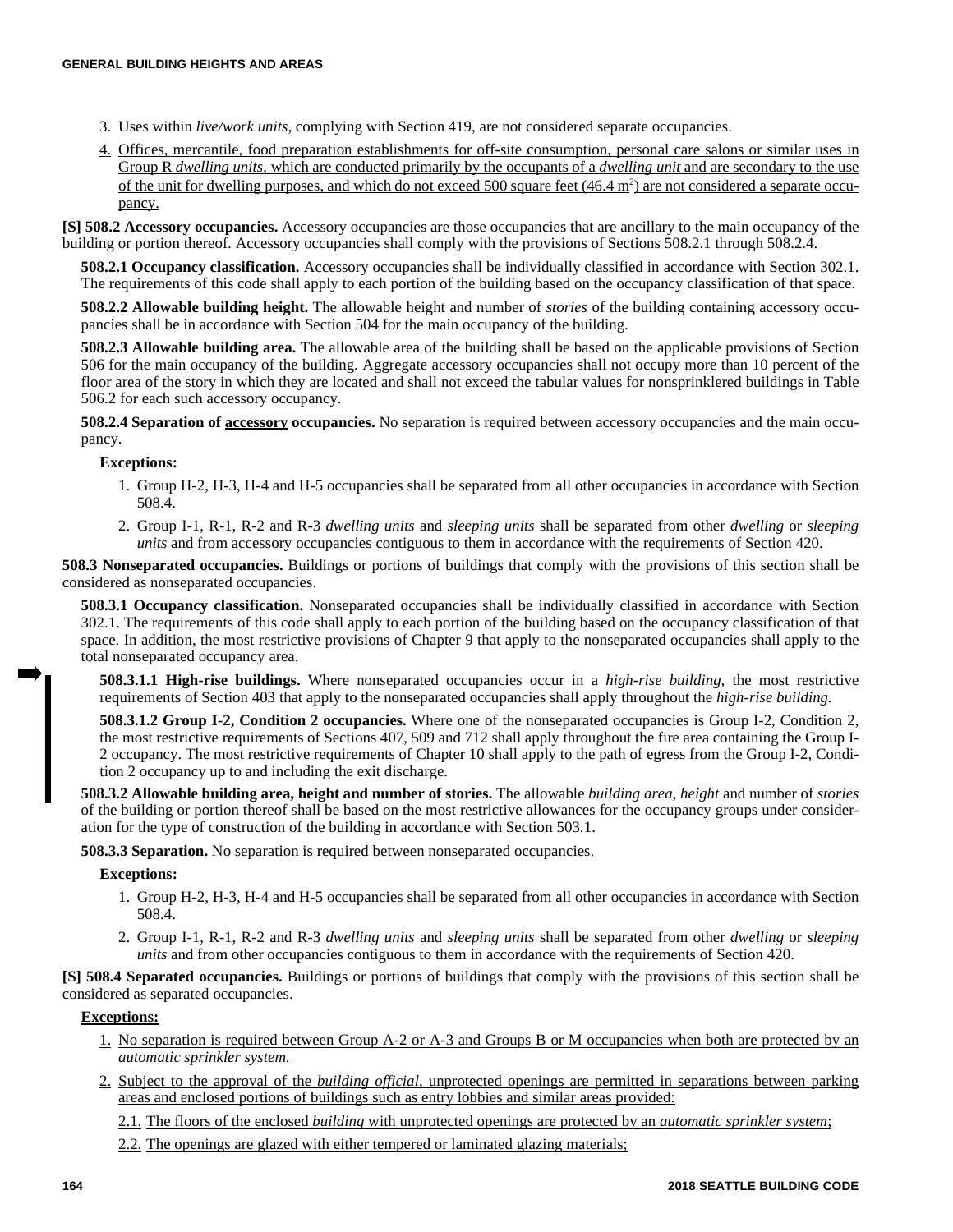- 2.3. When required by the *building official*, the glazing is protected on the parking side with a sprinkler system designed to wet the entire glazed surface; and
- 2.4. The parking areas are used primarily for passenger loading and unloading and vehicle drive-through uses.

**508.4.1 Occupancy classification.** Separated occupancies shall be individually classified in accordance with Section 302.1. Each separated space shall comply with this code based on the occupancy classification of that portion of the building. The most restrictive provisions of Chapter 9 that apply to the separate occupancies shall apply to the total nonfire-barrier-separated occupancy areas. Occupancy separations that serve to define fire area limits established in Chapter 9 for requiring a fire protection system shall also comply with Section 901.7.

**508.4.2 Allowable building area.** In each *story*, the *building area* shall be such that the sum of the ratios of the actual *building area* of each separated occupancy divided by the allowable *building* area of each separated occupancy shall not exceed 1.

**508.4.3 Allowable building height and number of stories.** Each separated occupancy shall comply with the *building height limitations* and *story* limitations based on the type of construction of the building in accordance with Section 503.1.

**Exception:** Special provisions of Section 510 shall permit occupancies at *building heights* and number of *stories* other than provided in Section 503.1.

**508.4.4 Separation.** Individual occupancies shall be separated from adjacent occupancies in accordance with Table 508.4.

**[W] 508.4.4.1 Construction.** Required separations shall be *fire barriers* constructed in accordance with Section 707 or *horizontal assemblies* constructed in accordance with Section 711, or both, so as to completely separate adjacent occupancies. Mass timber elements serving as fire barriers or horizontal assemblies to separate occupancies in Type IV-B or IV-C construction shall be separated from the interior of the building with an approved thermal barrier consisting of a minimum of 1/2 inch (12.7 mm) gypsum board or a material that is tested in accordance with and meets the acceptance criteria of both the Temperature Transmission Fire Test and the Integrity Fire Test of NFPA 275.

| <b>OCCUPANCY</b>          |   | A, E      |                         | B <sup>e</sup>          |    | $I-1^a$ , $I-3$ , $I-4$ | $1-2$          |               | R <sup>a</sup> |                | F-2, S-2 <sup>b</sup> , U |                        | $((B^{\circ},))$ F-1,<br>$((M_1))$ S-1 |                | M                        |                         | $H-1$         |                 | $H-2$          |                | $H-3, H-4$     |                |   | $H-5$                   |
|---------------------------|---|-----------|-------------------------|-------------------------|----|-------------------------|----------------|---------------|----------------|----------------|---------------------------|------------------------|----------------------------------------|----------------|--------------------------|-------------------------|---------------|-----------------|----------------|----------------|----------------|----------------|---|-------------------------|
|                           | s | <b>NS</b> | S                       | $NS$                    | s. | <b>NS</b>               | s              | <b>NS</b>     | s              | <b>NS</b>      | s                         | <b>NS</b>              | s                                      | <b>NS</b>      | s                        | $NS$                    | s             | <b>NS</b>       | s              | <b>NS</b>      | s              | <b>NS</b>      | s | <b>NS</b>               |
| A, E                      | N | N         | 1                       | $\overline{2}$          |    | 2                       | 2              | NP            |                | $\overline{2}$ | N                         |                        |                                        | 2              | 1                        | $\overline{2}$          | NP            | NP              | 3              | $\overline{4}$ | 2              | 3              | 2 | NP                      |
| $\mathbf{B}^\text{e}$     |   |           | $\overline{\mathbf{N}}$ | $\overline{\mathbf{N}}$ | T, | $\overline{2}$          | $\overline{2}$ | $\mathbf{NP}$ | $\perp$        | $\overline{2}$ | $\overline{\mathbf{N}}$   | $\underline{\text{N}}$ | ┹                                      | $\overline{2}$ | $\overline{\mathbf{N}}$  | $\overline{\mathbf{N}}$ | NP            | $\mathbf{NP}$   | $\overline{2}$ | 3              |                | $\overline{2}$ |   | $\underline{\text{NP}}$ |
| $I-1^a$ , I-3, I-4        |   |           |                         |                         | N  | $\mathbf N$             | 2              | NP            |                | NP             |                           | 2                      |                                        | 2              | $\perp$                  | $\overline{2}$          | NP            | NP              | 3              | NP             | 2              | NP             | 2 | NP                      |
| $I-2$                     |   |           |                         |                         |    |                         | N              | N             | $\overline{2}$ | NP             | 2                         | NP                     | 2                                      | NP             | $\overline{2}$           |                         | $NP$ $NP$     | NP <sub>1</sub> | 3              | NP             | 2              | NP             | 2 | NP                      |
| R <sup>a</sup>            |   |           |                         |                         |    |                         |                |               | N              | N              | 1 <sup>c</sup>            | $2^{\circ}$            |                                        | 2              | $\overline{1}$           | $\overline{2}$          | NP            | NP              | 3              | NP             | 2              | NP             | 2 | NP                      |
| $F-2$ , $S-2^b$ , U       |   |           |                         |                         |    |                         |                |               |                |                | N                         | N                      |                                        | 2              | $\mathbf{1}$             | $\overline{2}$          | NP            | NP              | 3              | $\overline{4}$ | 2              | 3              | 2 | NP                      |
| $((B^e,)) F-1, ((M)) S-1$ |   |           |                         |                         |    |                         |                |               |                |                |                           |                        | N                                      | N              | $\underline{N}$          | $\overline{\mathbf{N}}$ | NP            | NP              | 2              | 3              |                | $\overline{c}$ |   | NP                      |
| $\underline{\mathbf{M}}$  |   |           |                         |                         |    |                         |                |               |                |                |                           |                        |                                        |                | $\underline{\mathbf{N}}$ | $\overline{\mathbf{N}}$ | $\mathbf{NP}$ | $\mathbf{NP}$   | $\overline{2}$ | $\overline{3}$ | Ŧ              | $\overline{2}$ |   | $\mathbf{NP}$           |
| H-1                       |   |           |                         |                         |    |                         |                |               |                |                |                           |                        |                                        |                |                          |                         | N             | NP              |                | $NP$ $NP$      | NP             | NP             |   | $NP$ $NP$               |
| $H-2$                     |   |           |                         |                         |    |                         |                |               |                |                |                           |                        |                                        |                |                          |                         |               |                 | N              | NP             |                | NP             |   | NP                      |
| $H-3, H-4$                |   |           |                         |                         |    |                         |                |               |                |                |                           |                        |                                        |                |                          |                         |               |                 |                |                | 1 <sup>d</sup> | NP             |   | NP                      |
| $H-5$                     |   |           |                         |                         |    |                         |                |               |                |                |                           |                        |                                        |                |                          |                         |               |                 |                |                |                |                | N | NP                      |

**[S] TABLE 508.4 REQUIRED SEPARATION OF OCCUPANCIES (HOURS)<sup>f</sup>**

S = Buildings equipped throughout with an automatic sprinkler system installed in accordance with Section 903.3.1.1.

NS = Buildings not equipped throughout with an automatic sprinkler system installed in accordance with Section 903.3.1.1.

 $N = No$  separation requirement.

NP = Not Permitted.

a. See Section 420.

b. The required separation from areas used only for private or pleasure vehicles shall be reduced by 1 hour but not to less than 1 hour.

c. See Section 406.3.2.

d. Separation is not required between occupancies of the same classification.

e. See Section 422.2 for ambulatory care facilities.

f. Occupancy separations that serve to define fire area limits established in Chapter 9 for requiring fire protection systems shall also comply with Section 707.3.10 and Table 707.3.10 in accordance with Section 901.7.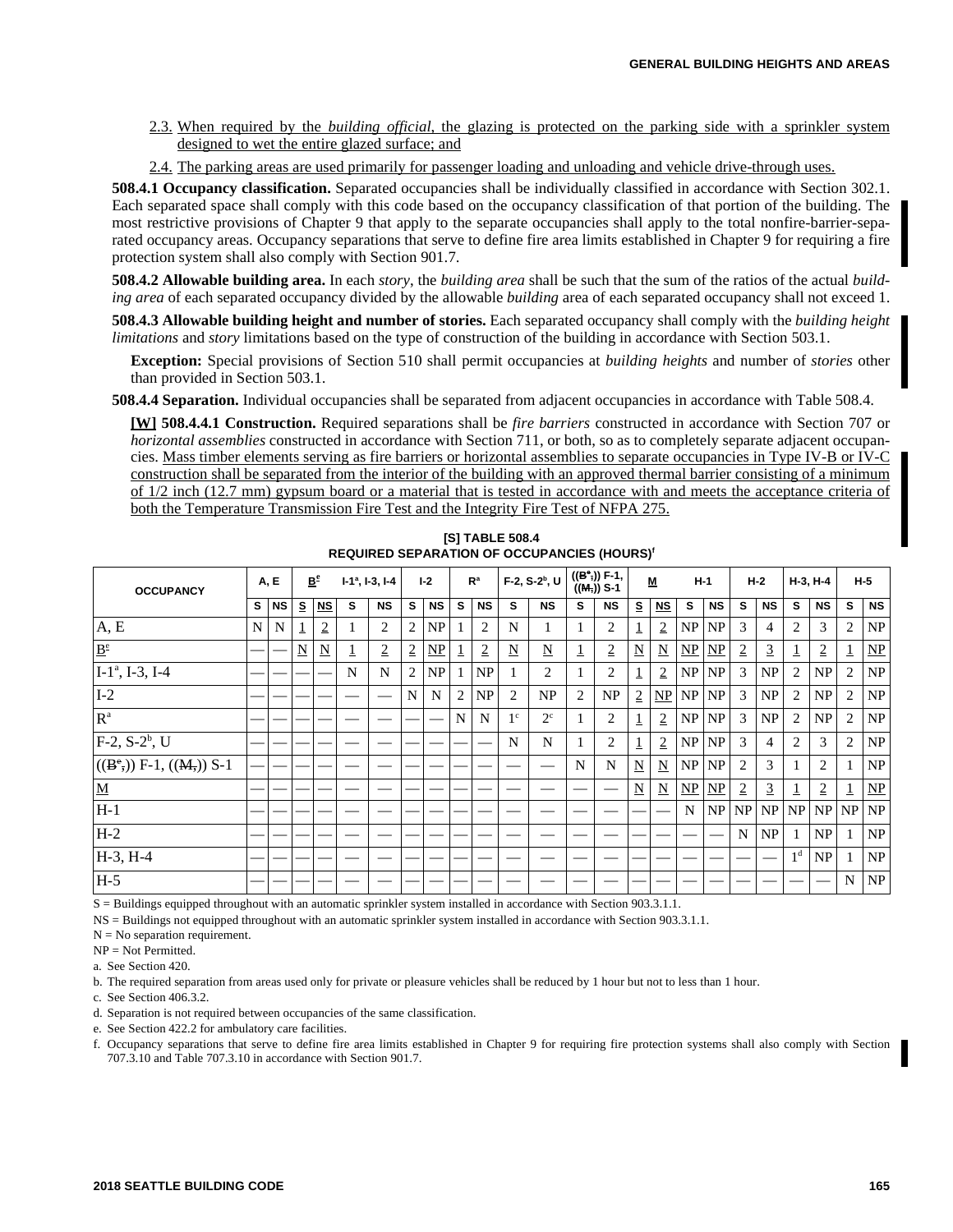#### **SECTION 509 INCIDENTAL USES**

**509.1 General** Incidental uses located within single occupancy or mixed occupancy buildings shall comply with the provisions of this section. Incidental uses are ancillary functions associated with a given occupancy that generally pose a greater level of risk to that occupancy and are limited to those uses listed in Table 509.

**Exception:** Incidental uses within and serving a *dwelling unit* are not required to comply with this section.

**[F] TABLE 509 INCIDENTAL USES**

| <b>ROOM OR AREA</b>                                                                                                                                                        | <b>SEPARATION AND/OR PROTECTION</b>                                                                                               |
|----------------------------------------------------------------------------------------------------------------------------------------------------------------------------|-----------------------------------------------------------------------------------------------------------------------------------|
| Furnace room where any piece of equipment is over 400,000 Btu per hour<br>input                                                                                            | 1 hour or provide automatic sprinkler system                                                                                      |
| Rooms with boilers where the largest piece of equipment is over 15 psi and 10<br>horsepower                                                                                | 1 hour or provide automatic sprinkler system                                                                                      |
| Refrigerant machinery room                                                                                                                                                 | 1 hour or provide automatic sprinkler system                                                                                      |
| Hydrogen fuel gas rooms, not classified as Group H                                                                                                                         | 1 hour in Group B, F, M, S and U occupancies;<br>2 hours in Group A, E, I and R occupancies.                                      |
| Incinerator rooms                                                                                                                                                          | 2 hours and provide automatic sprinkler system                                                                                    |
| Paint shops, not classified as Group H, located in occupancies other than Group<br>F                                                                                       | 2 hours; or 1 hour and provide automatic<br>sprinkler system                                                                      |
| In Group E occupancies, laboratories and vocational shops not classified as<br>Group H                                                                                     | 1 hour or provide automatic sprinkler system                                                                                      |
| In Group I-2 occupancies, laboratories not classified as Group H                                                                                                           | 1 hour and provide automatic sprinkler system                                                                                     |
| In ambulatory care facilities, laboratories not classified as Group H                                                                                                      | 1 hour or provide automatic sprinkler system                                                                                      |
| Laundry rooms over 100 square feet                                                                                                                                         | 1 hour or provide automatic sprinkler system                                                                                      |
| In Group I-2, laundry rooms over 100 square feet                                                                                                                           | 1 hour                                                                                                                            |
| Group I-3 cells and Group I-2 patient rooms equipped with padded surfaces                                                                                                  | 1 hour                                                                                                                            |
| In Group I-2, physical plant maintenance shops                                                                                                                             | 1 hour                                                                                                                            |
| In ambulatory care facilities or Group I-2 occupancies, waste and linen col-<br>lection rooms with containers that have an aggregate volume of 10 cubic feet<br>or greater | 1 hour                                                                                                                            |
| In other than ambulatory care facilities and Group I-2 occupancies, waste and<br>linen collection rooms over 100 square feet                                               | 1 hour or provide automatic sprinkler system                                                                                      |
| In ambulatory care facilities or Group I-2 occupancies, storage rooms greater<br>than 100 square feet                                                                      | 1 hour                                                                                                                            |
| [S] Stationary storage battery systems having an energy capacity greater than<br>the threshold quantity specified in Table 1206.2 of the International Fire<br>Code        | 1 hour in Group B, F, M, S and U occupancies;<br>2 hours in Group A, E, I and R occupancies.                                      |
| Electrical installations and transformers                                                                                                                                  | See Sections 110.26 through 110.34 and<br>Sections 450.8 through 450.48 of NFPA 70 for<br>protection and separation requirements. |
| [W] Dry type transformers over 112.5 kVA and required to be in a fire-resistance-<br>rated room in accordance with Seattle Electrical Code Section 450.21 (B) <sup>1</sup> | 1 hour or provide automatic sprinkler system                                                                                      |
| Elevator control and machine rooms                                                                                                                                         | See Section 3020.4                                                                                                                |

For SI: 1 square foot =  $0.0929$  m<sup>2</sup>, 1 pound per square inch (psi) =  $6.9$  kPa, 1 British thermal unit (Btu) per hour =  $0.293$  watts, 1 horsepower = 746 watts, 1 gallon = 3.785 L, 1 cubic foot =  $0.0283$  m<sup>3</sup>.

 $1$  Dry type transformers rated over 35,000 volts and oil-insulated transformers shall be installed in a transformer vault complying with Section 430 and the Seattle Electrical Code.

**509.2 Occupancy classification.** Incidental uses shall not be individually classified in accordance with Section 302.1. Incidental uses shall be included in the building occupancies within which they are located.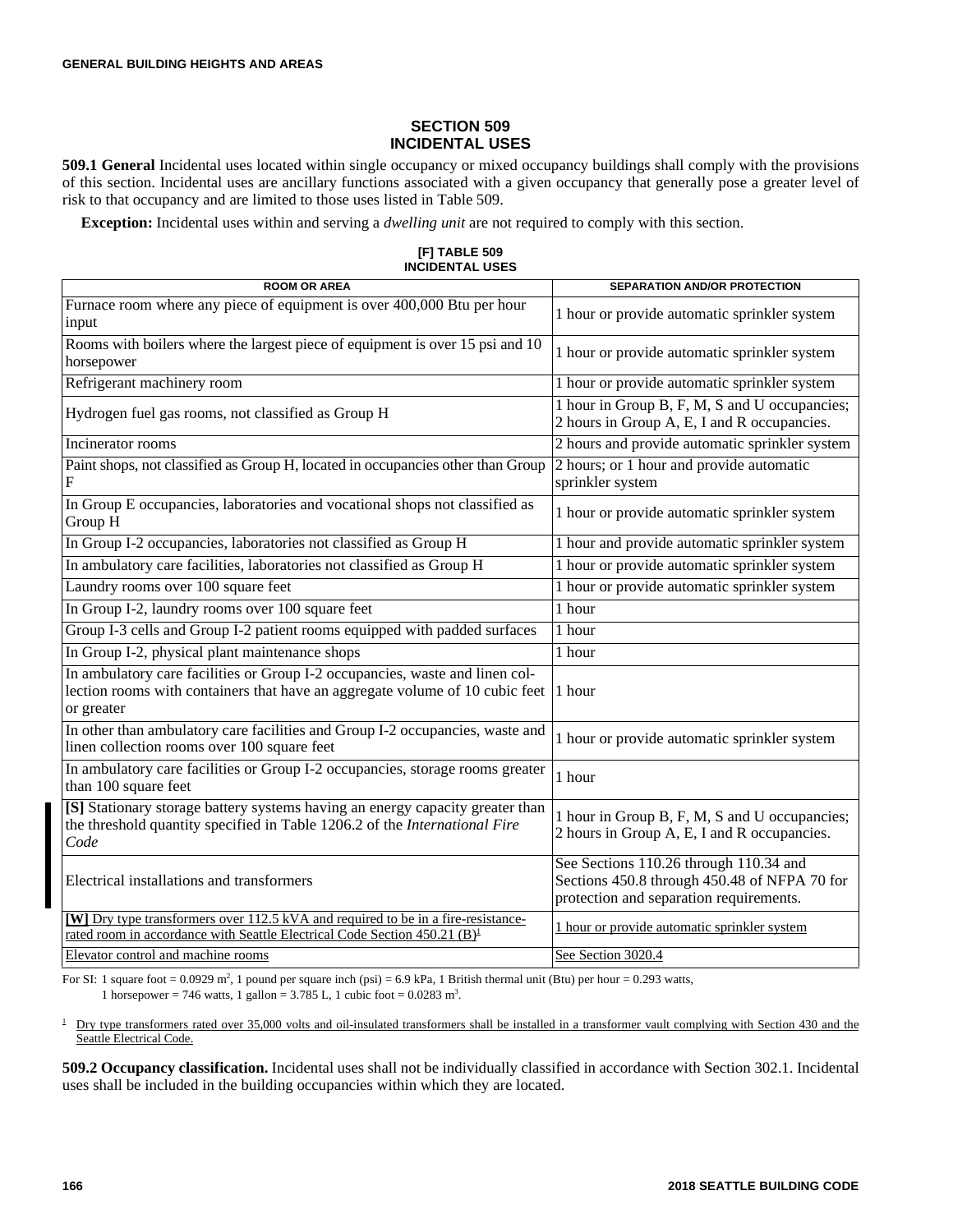**Interpretation I509.2:** For the purpose of this section, occupied roofs are considered floors used for human occupancy if the occupant load of the roof is ten or more on a building not equipped with an *automatic sprinkler system* or where the occupant load is 50 or more on the roof of a building that is equipped with an *automatic sprinkler system*.

**[S] 509.3 Area limitations.** Incidental uses shall not occupy more than 10 percent of the *building area* of the *story* in which they are located. Incidental uses that occupy more than 10 percent of the *building area* of the *story* in which they are located shall comply with either Table 509 or Section 508.4, whichever requires a greater separation.

**509.4 Separation and protection.** The incidental uses listed in Table 509 shall be separated from the remainder of the building or equipped with an *automatic sprinkler system*, or both, in accordance with the provisions of that table.

**509.4.1 Separation.** Where Table 509 specifies a fire-resistance-rated separation, the incidental uses shall be separated from the remainder of the *building* by a *fire barrier* constructed in accordance with Section 707 or a *horizontal assembly* constructed in accordance with Section 711, or both. Construction supporting 1-hour *fire barriers* or *horizontal assemblies* used for incidental use separations in buildings of Type IIB, IIIB and VB construction is not required to be fire-resistance rated unless required by other sections of this code.

**[W] 509.4.1.1 Type IV-B and IV-C construction.** Where Table 509 specifies a fire-resistance-rated separation, mass timber elements serving as fire barriers or a horizontal assembly in Type IV-B or IV-C construction shall be separated from the interior of the incidental use with an approved thermal barrier consisting of a minimum of 1/2 inch (12.7 mm) gypsum board or a material that is tested in accordance with and meets the acceptance criteria of both the Temperature Transmission Fire Test and the Integrity Fire Test of NFPA 275.

**509.4.2 Protection.** Where Table 509 permits an *automatic sprinkler system* without a *fire barrier*, the incidental uses shall be separated from the remainder of the building by construction capable of resisting the passage of smoke. The walls shall extend from the top of the foundation or floor assembly below to the underside of the ceiling that is a component of a fireresistance-rated floor assembly or roof assembly above or to the underside of the floor or roof sheathing, deck or slab above. Doors shall be self- or automatic-closing upon detection of smoke in accordance with Section 716.2.6.6. Doors shall not have air transfer openings and shall not be undercut in excess of the clearance permitted in accordance with NFPA 80. Walls surrounding the incidental use shall not have air transfer openings unless provided with smoke dampers in accordance with Section 710.8.

**509.4.2.1 Protection limitation.** Where an *automatic sprinkler system* is provided in accordance with Table 509, only the space occupied by the incidental use need be equipped with such a system.

#### **SECTION 510 SPECIAL PROVISIONS**

**510.1 General.** The provisions in Sections 510.2 through ((510.9)) 510.10 shall permit the use of special conditions that are exempt from, or modify, the specific requirements of this chapter regarding the allowable *building heights and areas* of buildings based on the occupancy classification and type of construction, provided the special condition complies with the provisions specified in this section for such condition and other applicable requirements of this code. The provisions of Sections 510.2 through  $((510.8))$  510.7 are to be considered independent and separate from each other.

**Interpretation I510.1:** Sections 510.2 through 510.7 are not permitted to be used in combination with each other. Sections 510.8 through 510.10 are permitted to be used in combination with Section 510.2.

**[W][S] 510.2 Horizontal building separation allowance.** A building shall be considered as separate and distinct buildings for the purpose of determining area limitations, continuity of *fire walls,* limitation of number of *stories* and type of construction where all of the following conditions are met:

- 1. The buildings are separated with a *horizontal assembly* having a *fire-resistance rating* of not less than 3 hours. Where vertical offsets are provided as part of a horizontal assembly, the vertical offset and the structure supporting the vertical offset shall have a *fire-resistance rating* of not less than 3 hours.
- 2. The building below, including the *horizontal assembly,* is of Type IA construction.
- 3. *Shaft*, *stairway*, *ramp* and escalator enclosures through the *horizontal assembly* shall have not less than a 2-hour *fire-resistance rating* with opening protectives in accordance with Section 716.

**Exception:** Where the enclosure walls below the *horizontal assembly* have not less than a 3-hour *fire-resistance rating* with opening protectives in accordance with Section 716, the enclosure walls extending above the *horizontal assembly* shall be permitted to have a 1-hour *fire-resistance rating*, provided:

- 1. The building above the *horizontal assembly* is not required to be of Type I construction;
- 2. The enclosure connects fewer than four *stories*; and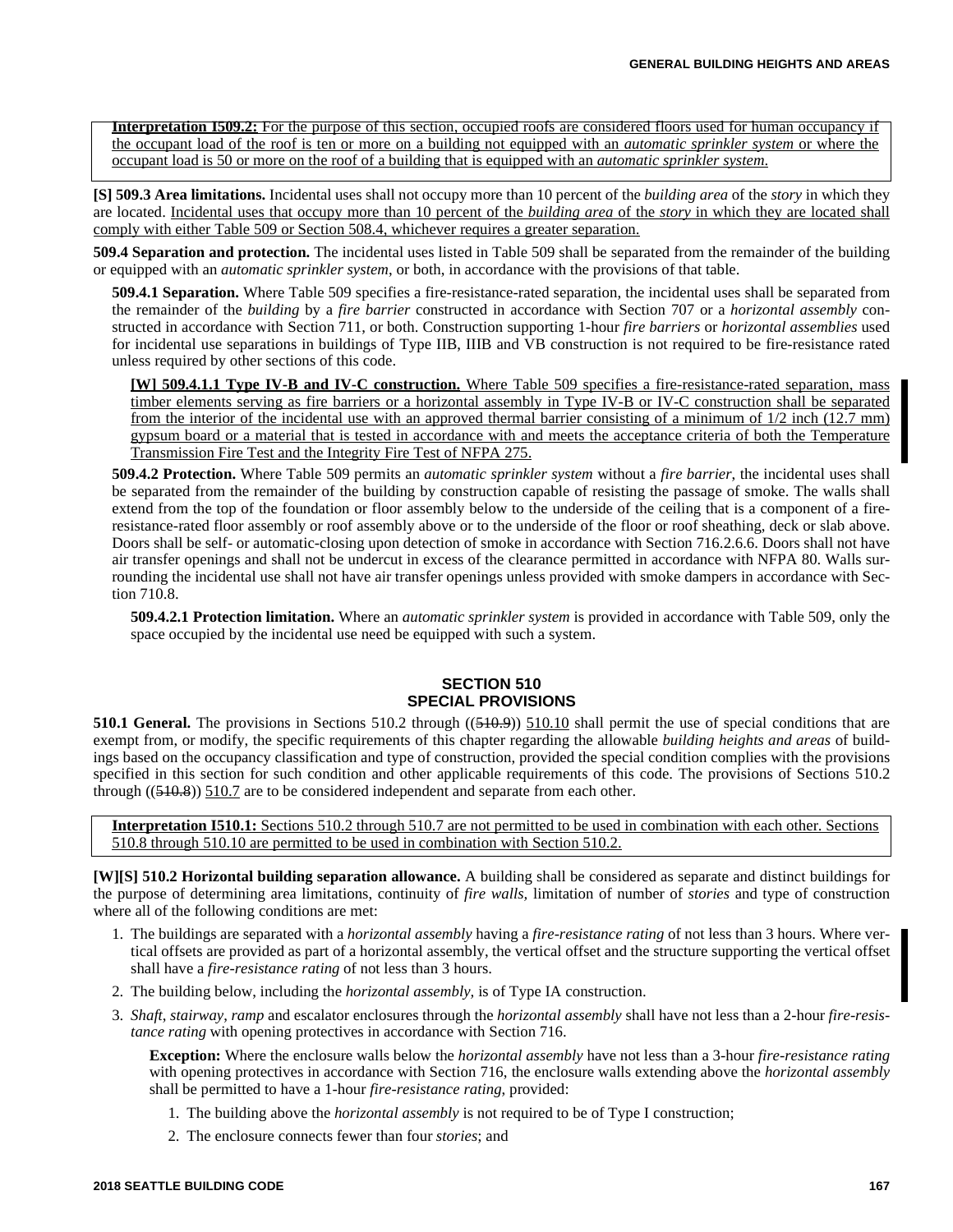- 3. The enclosure opening protectives above the *horizontal assembly* have a *fire protection rating* of not less than 1 hour.
- 4. Interior exit stairways located within the Type IA building are permitted to be of combustible materials where both of the following requirements are met:
	- 4.1. The building above the Type IA building is of Type III, IV, or V construction.
	- 4.2. The stairway located in the Type IA building is enclosed by 3-hour *fire-resistance-rated* construction with opening protectives in accordance with Section 716.
- ((4)) 5. The building or buildings above the *horizontal assembly* shall be permitted to have ((multiple Group A occupancy uses, each with an *occupant load* of less 300, or Group B, M, R or S occupancies.)) any of the following occupancies:
	- 5.1. One or more Group A occupancy uses, each with an occupant load of less than 300;
	- 5.2. Group B;
	- 5.3. Group I-1, Condition 2 licensed care facilities and residential treatment facilities;
	- 5.4. Group M;
	- 5.5. Group R;
	- 5.6. Group S-2 parking garage used for the parking and storage of private motor vehicles; and
	- 5.7. Uses incidental to the operation or serving occupants of the *building* (including entry lobbies, mechanical rooms, storage areas and similar uses).
- ((5)) 6. The building below the *horizontal assembly* ((shall be protected throughout by an *approved automatic sprinkler system* in accordance with Section 903.3.1.1, and shall be)) is permitted to be any occupancy allowed by this code except Group H.
- ((6)) 7. The maximum *building height* in feet (mm) shall not exceed the limits set forth in Section 504.3 for the building having the smaller allowable height as measured from the *grade plane*.
- 8. All portions of the *buildings* above and below the three-hour *horizontal assembly* shall be protected throughout with an *automatic sprinkler system* that complies with Section 903.3.1.1.
- 9. Occupied floors shall be not more than 75 feet above the lowest level of fire department vehicle access.

**Interpretation I510.2:** For the purpose of this item, occupied roof decks are considered floors used for human occupancy if the occupant load of the deck is 10 or more on the roof of a building not equipped with an *automatic sprinkler system* or where the occupant load is 50 or more on the roof of a *building* that is equipped with an *automatic sprinkler system.*

10. Interior exit stairways serving more than 6 *stories above grade plane* shall be pressurized in accordance with Section 909.20.6 for low-rise stairways.

**510.3 Group S-2 enclosed parking garage with Group S-2 open parking garage above.** A Group S-2 enclosed parking garage with not more than one *story* above *grade plane* and located below a Group S-2 *open parking garage* shall be classified as a separate and distinct building for the purpose of determining the type of construction where all of the following conditions are met:

- 1. The allowable area of the building shall be such that the sum of the ratios of the actual area divided by the allowable area for each separate occupancy shall not exceed 1.
- 2. The Group S-2 enclosed parking garage is of Type I or II construction and is at least equal to the *fire-resistance* requirements of the Group S-2 *open parking garage*.
- 3. The height and the number of tiers of the Group S-2 *open parking garage* shall be limited as specified in Table 406.5.4.
- 4. The floor assembly separating the Group S-2 enclosed parking garage and Group S-2 *open parking garage* shall be protected as required for the floor assembly of the Group S-2 enclosed parking garage. Openings between the Group S-2 enclosed parking garage and Group S-2 *open parking garage*, except *exit* openings, shall not be required to be protected.
- 5. The Group S-2 enclosed parking garage is used exclusively for the parking or storage of private motor vehicles, but shall be permitted to contain an office, waiting room and toilet room having a total area of not more than 1,000 square feet (93 m<sup>2</sup>) and mechanical equipment rooms incidental to the operation of the building.

**[S] 510.4 Parking beneath Group R.** Where a maximum one *story above grade plane* Group S-2 parking garage, enclosed or open, or combination thereof, of Type I construction or open of Type IV-HT construction, with grade entrance, is provided under a building of Group R, the number of *stories* to be used in determining the minimum type of construction shall be measured from the floor above such a parking area. The floor assembly between the parking garage and the Group R above shall comply with the type of construction required for the parking garage and shall also provide a *fire-resistance rating* not less than the mixed occupancy separation required in Section 508.4. For purposes of this section, the Group R occupancy shall be no more \* than four *stories* in height.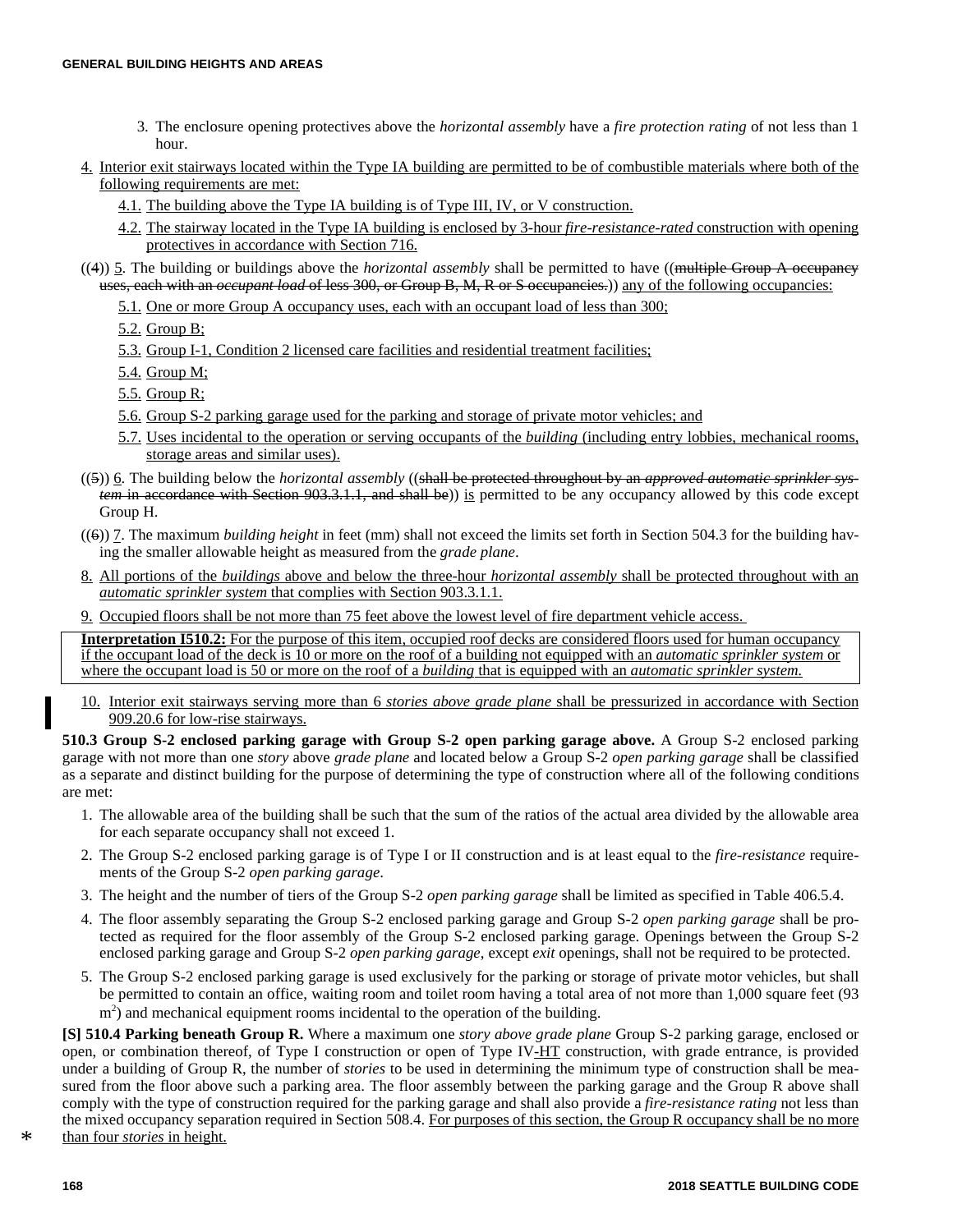**((510.6)) 510.5 Group R-1 and R-2 buildings of Type IIA construction.** The height limitation for buildings of Type IIA construction in Groups R-1 and R-2 shall be increased to nine *stories* and 100 feet (30 480 mm) where the building is separated by not less than 50 feet (15 240 mm) from any other building on the *lot* and from *lot lines,* the *exits* are segregated in an area enclosed by a 2-hour fire-resistance-rated *fire wall* and the first floor assembly has a *fire-resistance rating* of not less than 1-1/2 hours.

**((510.7)) 510.6 Open parking garage beneath Groups A, I, B, M and R.** *Open parking garages* constructed under Groups A, I, B, M and R shall not exceed the height and area limitations permitted under Section 406.5. The height and area of the portion of the building above the *open parking garage* shall not exceed the limitations in Section 503 for the upper occupancy. The height, in both feet and *stories*, of the portion of the building above the *open parking garage* shall be measured from *grade plane* and shall include both the *open parking garage* and the portion of the building above the parking garage.

**((510.7.1)) 510.6.1 Fire separation.** *Fire barriers* constructed in accordance with Section 707 or *horizontal assemblies* constructed in accordance with Section 711 between the parking occupancy and the upper occupancy shall correspond to the required *fire-resistance rating* prescribed in Table 508.4 for the uses involved. The type of construction shall apply to each occupancy individually, except that structural members, including main bracing within the open parking structure, which is necessary to support the upper occupancy, shall be protected with the more restrictive fire-resistance-rated assemblies of the groups involved as shown in Table 601. *Means of egress* for the upper occupancy shall conform to Chapter 10 and shall be separated from the parking occupancy by *fire barriers* having not less than a 2-hour *fire-resistance rating* as required by Section 707 with *self-closing* doors complying with Section 716 or *horizontal assemblies* having not less than a 2-hour *fire-resistance rating* as required by Section 711, with *self-closing* doors complying with Section 716. *Means of egress* from the *open parking garage* shall comply with Section 406.5.

**((510.8)) 510.7 Group B or M buildings with Group S-2 open parking garage above.** Group B or M occupancies located below a Group S-2 open parking garage of a lesser type of construction shall be considered as a separate and distinct building from the Group S-2 *open parking garage* for the purpose of determining the type of construction where all of the following conditions are met:

- 1. The buildings are separated with a *horizontal assembly* having a *fire-resistance rating* of not less than 2 hours.
- 2. The occupancies in the building below the *horizontal assembly* are limited to Groups B and M.
- 3. The occupancy above the *horizontal assembly* is limited to a Group S-2 *open parking garage*.
- 4. The building below the *horizontal assembly* is of Type IA construction.

**Exception:** The building below the *horizontal assembly* shall be permitted to be of Type IB or II construction, but not less than the type of construction required for the Group S-2 *open parking garage* above, where the building below is not greater than *one story* in height above grade plane.

- 5. The height and area of the building below the *horizontal assembly* does not exceed the limits set forth in Section 503.
- 6. The height and area of the Group S-2 *open parking garage* does not exceed the limits set forth in Section 406.5. The height, in both feet and *stories*, of the Group S-2 *open parking garage* shall be measured from *grade plane* and shall include the building below the *horizontal assembly*.
- 7. *Exits* serving the Group S-2 *open parking garage* discharge directly to a street or *public way* and are separated from the building below the *horizontal assembly* by 2-hour *fire barriers* constructed in accordance with Section 707 or 2-hour *horizontal assemblies* constructed in accordance with Section 711, or both.

**((510.9)) 510.8 Multiple buildings above a horizontal assembly.** Where two or more buildings are provided above the *horizontal assembly* separating a Group S-2 parking garage or building below from the buildings above in accordance with the special provisions in Section 510.2, 510.3 or ((510.8)) 510.7, the buildings above the *horizontal assembly* shall be regarded as separate and distinct buildings from each other and shall comply with all other provisions of this code as applicable to each separate and distinct building.

**[W][S] ((510.5)) 510.9 Group R-1 and R-2 buildings of Type IIIA construction.** ((The height limitation for)) For buildings of Type IIIA construction in Groups R-1 and R-2 the maximum allowable height in Table 504.4 shall be increased ((to six *stories* and 75 feet (22 860 mm))) by one story where the first floor assembly above the *basement* has a *fire-resistance rating* of not less than 3 hours and the floor area is subdivided by 2-hour fire-resistance-rated *fire walls* into areas of not more than 3,000 square feet  $(279 \text{ m}^2)$ .

**510.10 Group R-2 buildings of Type IIIA construction.** The height limitation for *buildings* of Type IIIA construction in Group R-2 shall be increased to six *stories* where all of the following conditions are met:

1. The first story of Type IIIA construction is separated from stories above with a *horizontal assembly* having a *fire-resistance rating* of not less than 2 hours. Fire-resistance rated mass timber is permitted in the horizontal assembly and its supporting structure.

\*\*